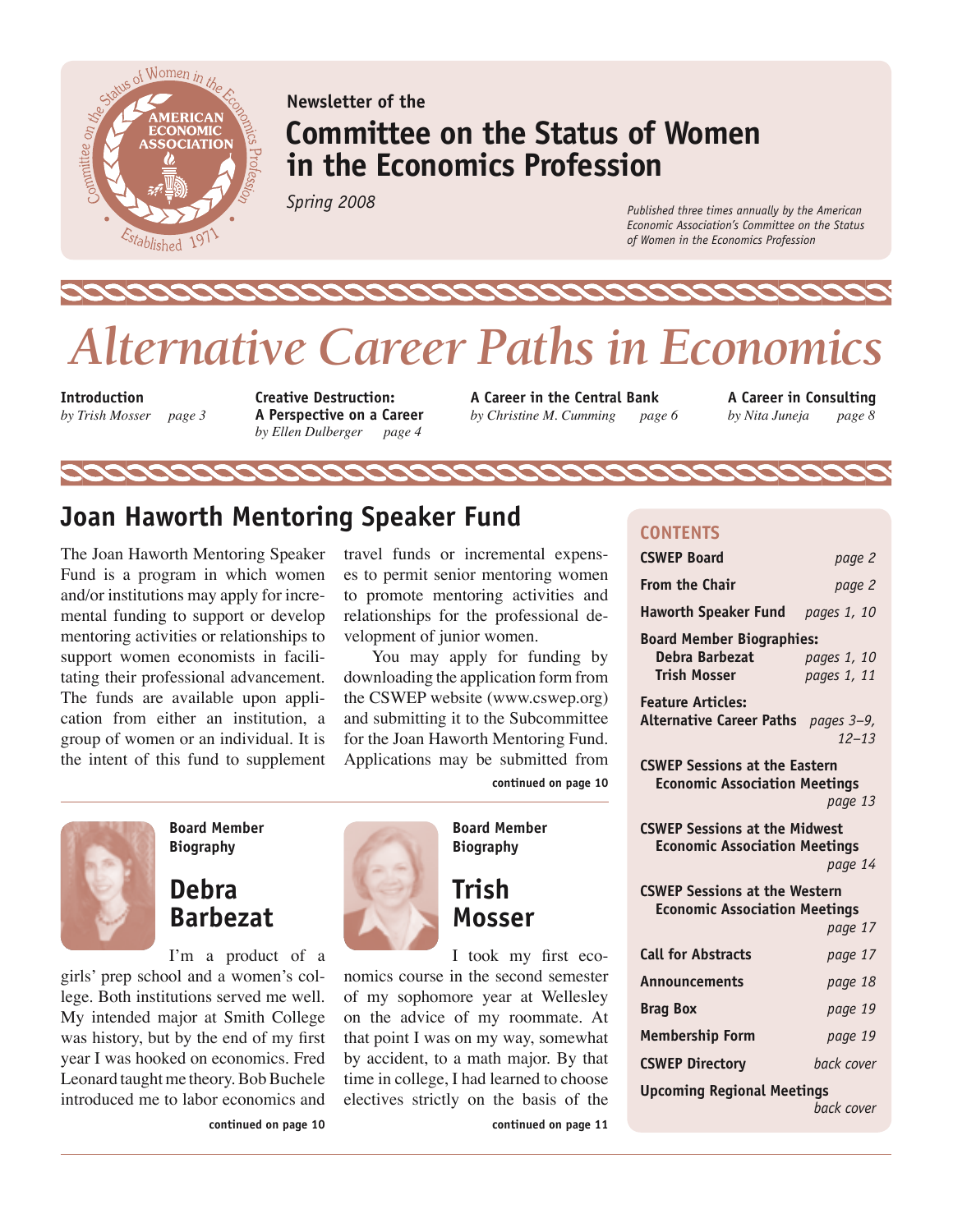### **DIRECTORY OF CSWEP BOARD MEMBERS**

#### **Lisa Lynch, Chair**

Fletcher School of Law and Diplomacy Tufts University 160 Packard Avenue Medford, MA 02155 cswep@tufts.edu

### **Joan G. Haworth,**

**Membership-Chair** ERS Group 4901 Tower Court Tallahassee, FL 32303 (850) 562-1211 FAX (850) 562-3838 jhaworth@ersgroup.com

#### **Debra A. Barbezat**

Colby College 5239 Mayflower Hill Waterville, Maine 04901-8852 207-859-5239 dabarbez@colby.edu

#### **Linda A. Bell**

Economics Department Haverford College 370 Lancaster Avenue Haverford, PA 19041-1392 (610) 896-1253 Fax: (610) 896-1041 lbell@haverford.edu

#### **Donna Ginther**

Department of Economics University of Kansas Summerfield Hall Lawrence, KS 66045-7585 dginther@ku.edu

#### **Julie Hotchkiss**

Research Department Federal Reserve Bank of Atlanta 1000 Peachtree Street N.E. Atlanta, Georgia 30309-4470 404-498-8198 julie.l.hotchkiss@atl.frb.org

#### **Karine S. Moe**

Macalester College 1600 Grand Avenue St. Paul, MN 55105 (651) 696-6793 FAX (651) 696-6746 moe@macalester.edu

#### **Fiona M. Scott Morton**

Professor of Economics and Strategy Yale School of Management Box 208200 New Haven, CT 06520-8200 (203) 432-5569 Fax: (203) 432-6974 fiona.scottmorton@yale.edu

#### **Patricia C. Mosser**

Senior Vice President Markets Group Federal Reserve Bank of New York 33 Liberty Street New York, NY 10045 (212) 720-6416 Fax: (212) 720-2947 Trading desk: (212)720-6860/6880 patricia.mosser@ny.frb.org

#### **Martha L. Olney**

University of California Department of Economics 549 Evans Hall, #3880 Berkeley CA 94720-3880 510-642-6083 (o) molney@econ.berkeley.edu http://socs.berkeley.edu/~olney

#### **Anna Paulson**

Federal Reserve Bank of Chicago 230 South LaSalle Street Chicago, IL 60604-1412 Anna.Paulson@chi.frb.org

#### **Amy Ellen Schwartz**

Professor of Public Policy, Education and Economics Wagner School of Public Service New York University 295 Lafayette Street New York, NY 10012 (212) 998 - 7461/7405 amy .schwartz@nyu.edu

#### **Richard Startz**

Department of Economics University of Washington Box 353330 Seattle, WA 98195-3330 startz@u.washington.edu

### **CSWEP NEWSLETTER STAFF**

Lisa Lynch, Editor Patricia Mosser, Co-editor Kathy Spagnoli, Assistant Editor Karine Moe, Oversight Editor Larry Clarkberg, Graphic Designer

### **What is CSWEP?**

CSWEP (the Committee on the Status of Women in the Economics Profession) is a standing committee of the AEA (American Economics Association). It was founded in 1971 to monitor the position of women in the economics profession and to undertake activities to improve that position. Our thrice yearly newsletters are one of those activities. See our website at www.cswep.org for more information on what we are doing.



### **From the Chair**

We have had an active spring planning for the annual meetings next January 2009 in San Francisco, coordinating the summer fellows program, and sponsoring sessions at the Eastern and Midwest Economic Associations. We have also sponsored several visits by senior women to economics departments under the auspices of the Joan Haworth Mentoring Fund. This program supports the professional advancement of women economists by providing

funds for senior women to engage directly in the professional development of junior women faculty. We are eager to see more applications for this program and you can find further information at www.cswep.org/ mentoring/MentoringFund.htm. Our AEA/NSF summer fellows program, jointly sponsored with CSMGEP, the Committee on the Status of Minority Groups in the Economics Profession, received over 80 applications for this summer's program at 13 government agencies and not for profit research institutes. We appreciate everyone's patience as we iron out the matching process and hope to expand the list of sponsors further next year

Planning ahead, I hope to see many of you at the annual meetings of the ASSA in January 2009 in San Francisco. CSWEP will sponsor sessions on gender issues and public economics including, "Public Economics and the Low Income Population," "Topics in International Public Economics," "Education Policy and Public Economics," "The Interface Between Family and Work," "Changes in Women's Labor Supply," and "Human Capital Acquisition." Remember as well to submit your abstracts to CSWEP if you would like to be considered for the 2010 ASSA meetings in Atlanta. We are sponsoring three gender-related sessions and three non-gender related sessions on personnel economics. Please e-mail a cover letter (specifying to which set of sessions the paper is being submitted) and a copy of a one- to two-page abstract (250–1000 words), clearly labeled with the paper title, authors' names and contact information for all the authors by January 9, 2009 to cswep@usm.maine.edu.

Finally, I will be stepping down as CSWEP chair six months early to become the next Dean of the Heller School for Social Policy and Management at Brandeis University. I am delighted that Barbara Fraumeni has agreed to take over as chair of CSWEP beginning this summer. It has been fun, if not sometimes challenging, to have worked with all of you on issues such as extending the funding for CSWEP mentoring activities from the AEA, modifying the AEA's advertising policy for JOE, reaffirming the AEA's commitment to publishing two sessions of CSWEP vetted papers in the May *AER Papers and Proceedings,* and launching jointly with the AEA's Committee on the Status of Minority Groups in the Economics Profession the AEA/NSF Summer Fellows program. It has been a privilege to have worked with so many fine CSWEP board members and to have had the opportunity of meeting so many CSWEP associates and friends of CSWEP over the past two and a half years. I must give a very special thanks to Kathy Spagnoli who has kept the CSWEP activities running so smoothly. I have also benefited from wonderful support from Tufts University and John Siegfried and his staff in the AEA office.

—Lisa M. Lynch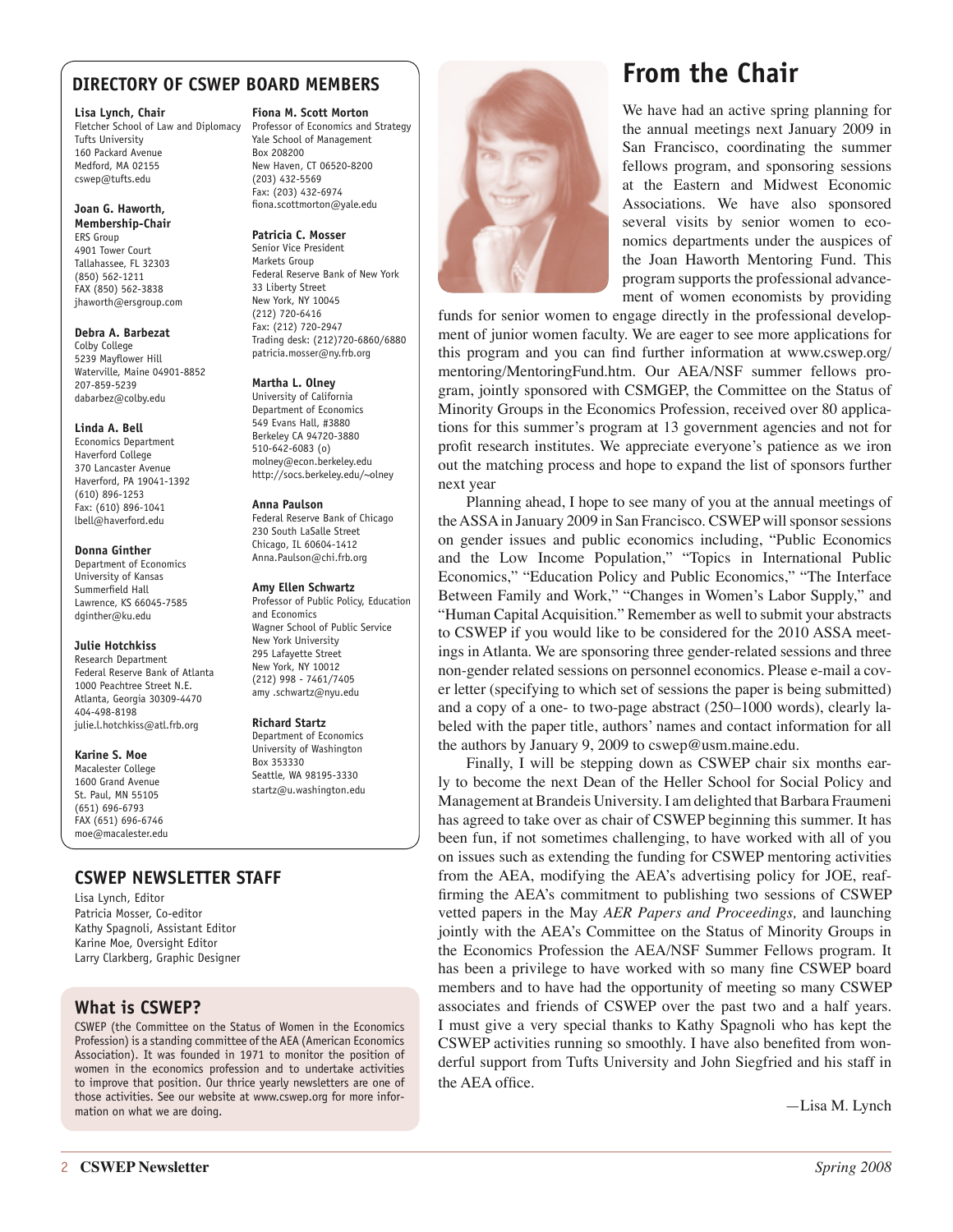# *Alternative Career Paths in Economics*



*—Introduction by Trish Mosser Senior Vice President, Co-head, Capital Markets Analysis and Trading Markets Group, Federal Reserve Bank of New York*

n graduate school, career options can sometimes be presented pretty starkly. Academic and research jobs are usually characterized as maximizing flexibility and choice,

particularly the freedom to change one's research interests and areas over time. In contrast, the alternatives—nonacademic or private sector jobs—are usually characterized as being less flexible in choice of work, but compensated for by better remuneration. In contrast to this standard view, the careers of Ellen Dulberger of IBM, Chris Cumming of the New York Fed, and Nita Juneja of NERA demonstrate just how varied and flexible the "alternative" path can be. All three have long and varied careers largely outside of academia, working on a wide variety of substantive economic and policy issues. All have made several major career adjustments along the way by changing focus and responsibilities, often while staying with the same employer. In the articles below they offer great perspectives on career paths for economists outside of academia, including advice on how to achieve flexibility and choice in other settings.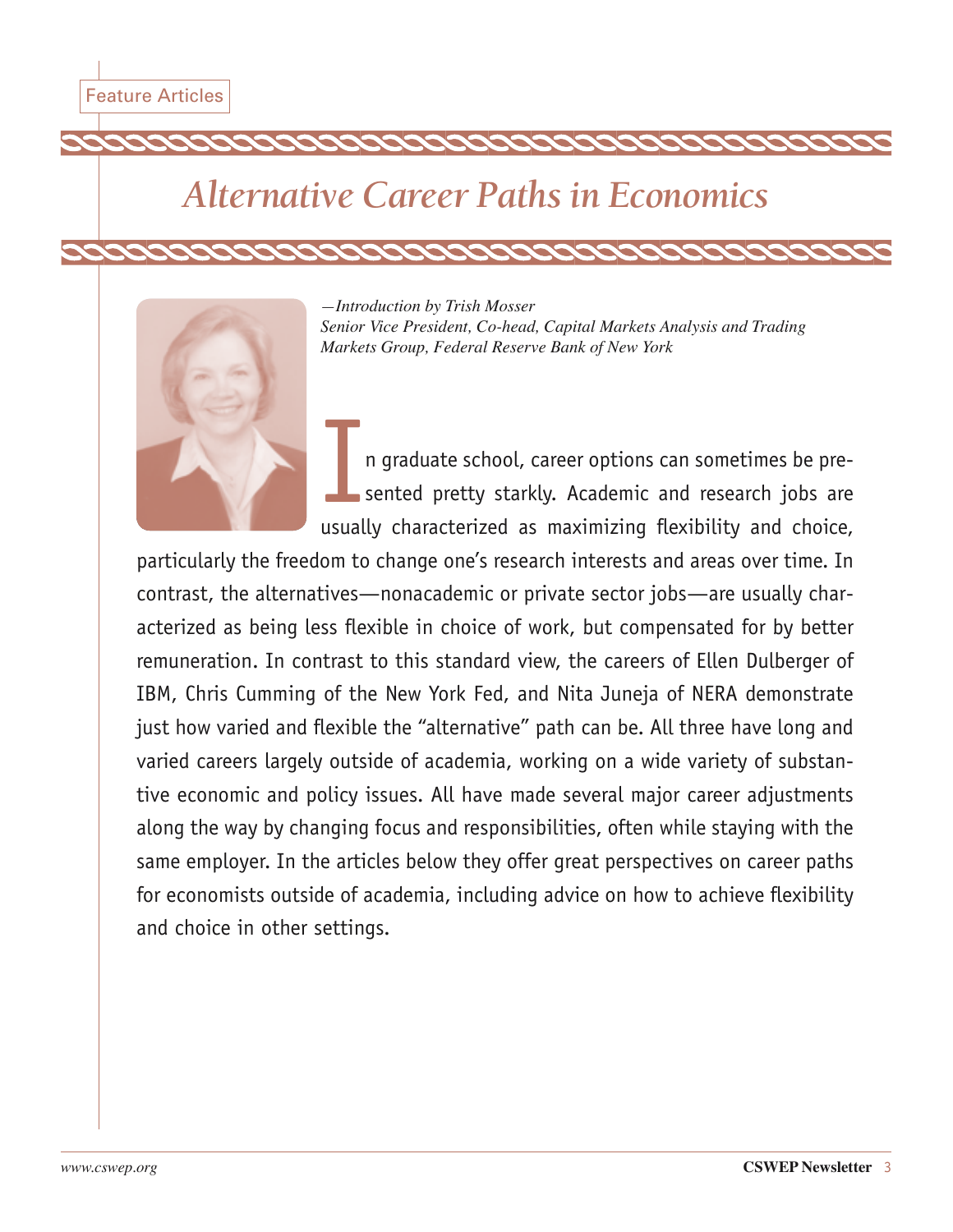### **Creative Destruction: A Perspective on a Career**

00000

*—Ellen Dulberger, PhD Vice President, Enterprise Risk Management, IBM*

2222222222222



Accepting this invitation to share my experience and offer some words of advice to other women economists provided an opportunity to reflect upon a 33-year career at IBM to see if there are lessons learned worth passing along.

Here are four pieces of advice that I hope will be helpful:

- 1. Have confidence in yourself and demonstrate initiative
- 2. Engage with others to aid your success and contribute to theirs
- 3. Collaborate in a support network
- 4. Actively pursue creativity from new and even unlikely sources

#### **Have confidence in yourself and demonstrate initiative**

My first experience with the power of confidence and initiative took place during an interview for an entry level job upon graduation from college: I stood up and moved a stack of books and papers that was obstructing my view of the interviewer's face and said I would put them back when we were done. I was immediately offered the position and the reason given was that I had demonstrated initiative and confidence to do what was needed and appropriate.

In my second interview, this time at IBM, I received an offer which I accepted. I was told that I distinguished myself by asking good questions and was fearless in engaging in discussion with superiors as though I were their equal.

My 19 year career in Corporate Economics, focused on the microeconomics of IBM's business, and on the impact of our products and services on industries which consumed them. This experience gave me the opportunity to contribute to, advise and influence U.S. economic statistical agencies and programs, and how their work products were used. Highlights included the introduction of quality adjusted price indexes for computing equipment into the NIAs (National Income Accounts), giving testimony before the Finance Committee of the U.S. Senate, and participation (as the only non-academic member) in the Advisory Commission to Study the Consumer Price Index which included Michael Boskin, Zvi Griliches, Bob Gordon and Dale Jorgenson.

In 1993, as the Corporate Economics department was about to undergo it's final downsizing, I made the transition from economist to business strategist by successfully applying the logic that went as follows: since economics is the study of the allocation of scarce resources and business strategy is deciding how to allocate a firm's scarce resources, my experience should be valuable in developing the strategy for the (then) fledgling information technology services business. I set forth to actively translate economic jargon into the language of business, helping our executives (including one who went on to became the current CEO of IBM) understand that our services were inputs to our customers' production functions and to consider our value the impact we could have in that context.

Just a year ago, I accepted a newly created position, Vice President, Enterprise Risk Management, for which my years as an economist and years as a business strategist prepared me well. In this position, I have broad purview, engaging with the operational leaders in all business units, functions and countries, helping them to understand, quantify and manage key risks in the business in order to reduce the likelihood of hazards and increase the likelihood of success. In 2008 thus far, I have traveled to India, China and Russia to work with the management teams to understand the risks attendant to the rapid growth anticipated there.

#### **Engage with others to aid your success and contribute to theirs**

In the early 1980s, a group led by Rosanne Cole in IBM's Corporate Economics department embarked on a project to develop quality adjusted price indexes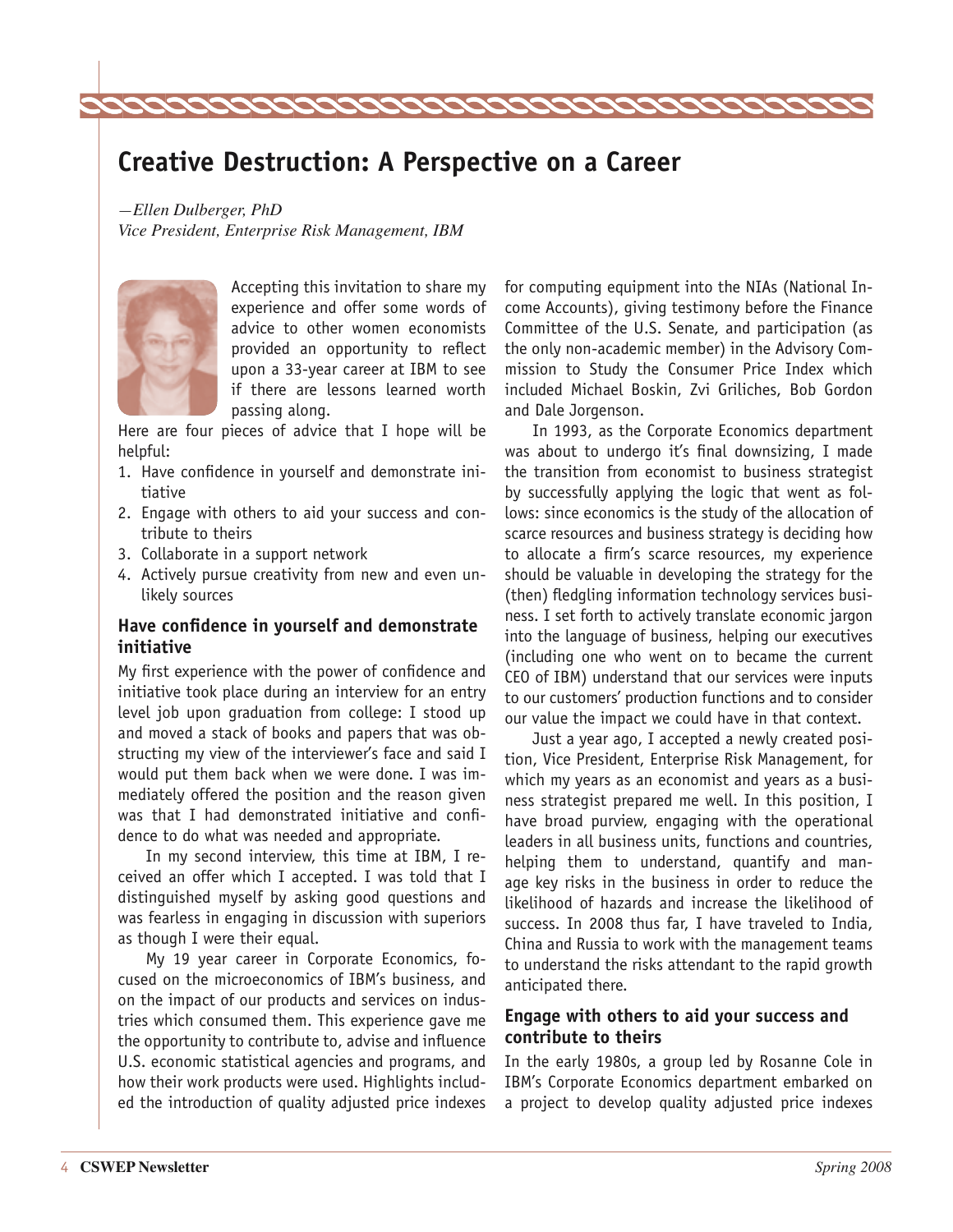for computer processors and selected peripheral equipment. Recognizing that there was a need to improve the deflators for computing equipment in the NIAs, Rosanne invited BEA to collaborate with us and the resulting price indexes were indeed used to deflate purchases of computing equipment beginning with the 1985 benchmark revision to the NIAs. (Subsequently the work was adopted by many countries' statistical agencies.)

Before we began working with BEA, I had not realized the negative effects of "group think," the reliance upon implicit assumptions that we did not realize or acknowledged. Questions from the BEA researchers, especially Jack Triplett, challenged us and made us uncomfortable initially, but in the course of figuring out how to prove some key points, we learned a lot that made the work product better, built trust among us and enabled the BEA researchers and the IBM researchers to do work that was truly better than the sum of what each group could have done alone. From then on, I have made it a standard practice to engage experts in my field but from other organizations.

Another angle on collaboration that is important to pursue is across disciplines within one's organization. Whenever opportunities arose to work with people on other disciplines, e.g. marketing, finance, and technology, I was the first to volunteer. I came to understand that while each discipline has its own tools including how to structure a problem and vocabulary for communicating its central ideas, very often the different disciplines come to similar conclusions. Furthermore, the collaboration can facilitate common understanding, consensus building, strengthen joint recommendations, and aid in their implementation.

Indeed, a recent example of collaboration across functions has been my work on Enterprise Risk Management with people representing different business units and functions for the purpose of guiding and taking action to help us understand, analyze and manage risks that the enterprise faces. This has also been a source for new friendships that I value greatly.

#### **Collaborate in a support network**

When people ask me how I've managed to accomplish all that I have, my response is to say that I haven't done it alone! My husband, parents, friends, neighbors, colleagues and managers all contributed.

## *I have made it a standard practice to engage experts in my field but from other organizations.*

My husband and I worked together to smooth out the variations in workload. There were times when I needed to devote more time to my studies or work projects and other times when he needed more time to complete his work projects. In times when I needed to devote more attention to work and study, he did more of the parenting and housework. When the need arose, I picked up some of his share. At one point, soon after my first child was born, I took a two-year leave of absence from my studies, but with the support of my husband and my manager, I was able to return to school and complete the Ph.D.

We were fortunate that my parents were healthy and active grandparents, taking our children on many vacations during school vacation periods. I also found it useful to engage others in helping us meet collective goals, including teachers, athletic coaches, religious school administrators and the like. When I had a conflict or problem and engaged others who shared the goal and asked them for help in solving the problem, it was more often that a satisfactory outcome was achieved and an adversarial confrontation was avoided.

### **Actively pursue creativity from new and even unlikely sources**

My late mentor, Rosanne Cole, used to say that we are limited only by our imaginations. She meant, that if you

**continued on page 13**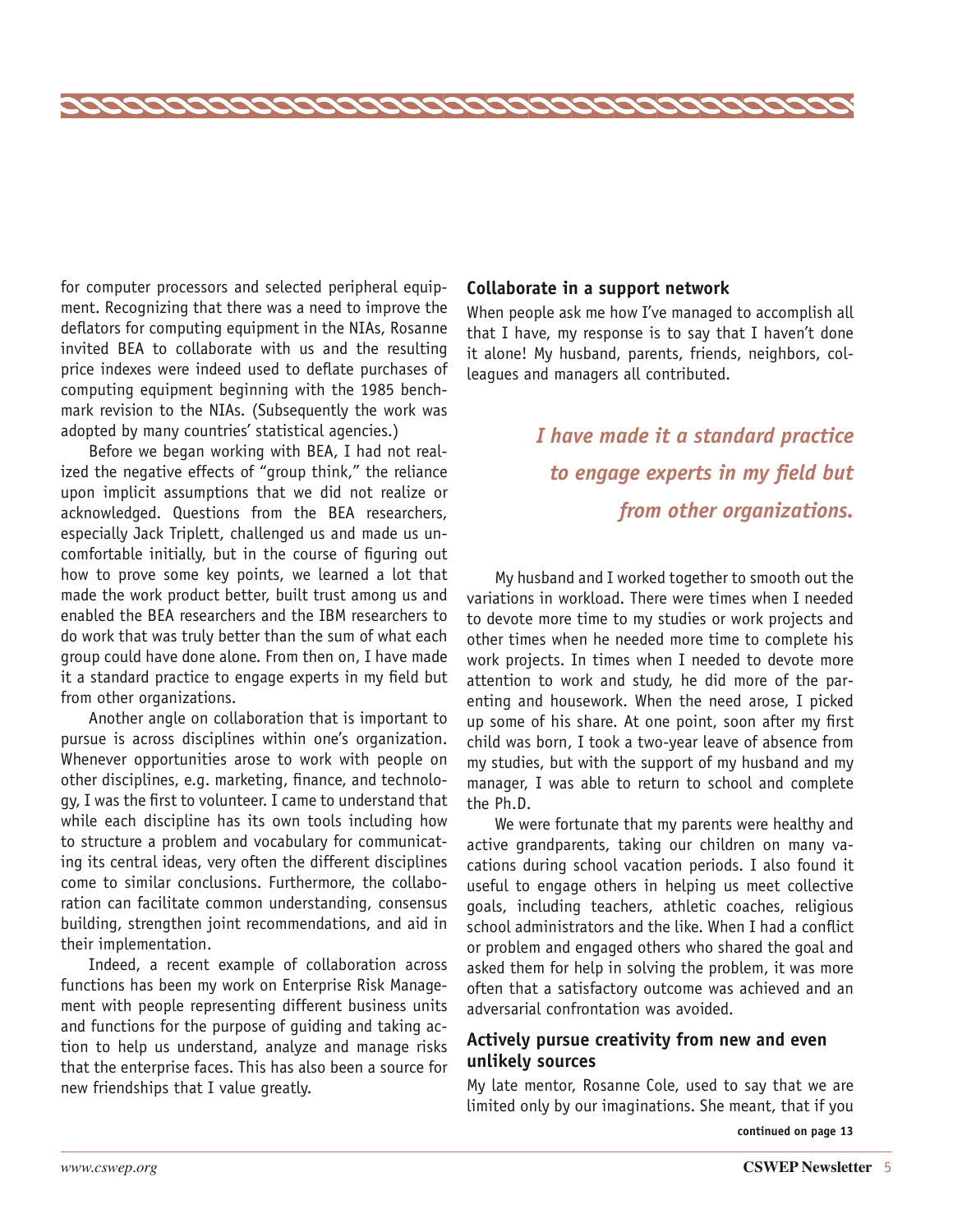### **A Career in the Central Bank**

*—Christine M. Cumming* 

*First Vice President and Chief Operating Officer, Federal Reserve Bank of New York* 

22222222222222222222222



What drew me to economics was its promise of explaining how the broader world of commerce, that is, the world of men, worked and the profession's use of mathematics to do so. As a graduate student, I had a special interest in monetary policy and

financial markets and a desire to move to a larger city from my native Minneapolis, so from my first perusal of job market postings, I was interested in the Federal Reserve Bank of New York. When the Bank extended a job offer, I couldn't have been happier.

Today I am the Bank's chief operating officer, a position without a real job description. I'm responsible for making sure that the Bank has the resources and capacity to carry out its missions of monetary policy, financial stability and payments system oversight and operation; I serve as alternate to the Bank's President on the Federal Open Market Committee; and I'm the senior executive responsible for Fedwire, the \$2 trillion-a-day electronic, large-dollar payment system operated by the Federal Reserve. I accepted this position after many years as a policy economist/analyst at the Bank. My 28 years at the Federal Reserve, however, did not represent a "planful" approach to a career.

The best part of my career started in the mid-1980s, when the over-the-counter financial derivatives markets and non-mortgage asset securitization markets were just starting. The Bank under then President Gerry Corrigan launched a project to understand and consider the ramifications of these new markets. I was asked to draft a paper (published eventually in the Bank's *Quarterly Review)* on the economics of securitization. That paper was simple and clear and established me within the Bank as a capital markets specialist.

After a short detour outside the Bank, I joined a newly formed business unit not in Research called International Capital Markets; it was dedicated to new capital market developments. Rapid financial innovation in the late 1980s and 1990s transformed not only financial products but also the techniques of financial analysis used by financial market economists and practitioners. The statistical concepts and methods that I had learned in graduate school, especially in writing my dissertation on alternative measures of income distribution, and the problem solving skills I had developed as an economist gave me very high value-added as a policy economist/analyst.

The work environment in International Capital Markets was very positive and supportive. The business unit had great leadership—two entrepreneurial senior managers who loved winnowing out the wheat of enduring capital market developments from the chaff of trial and error "product innovation". They also believed in a minimum of structure, a teamwork approach and fostering new talent. And the unit's orientation was external—by phone or by visit, we spent lots of time talking to subject matter experts on Wall Street to understand how financial instruments worked and what their impact and risks were.

 Relatively little of the economics and finance literature initially addressed areas such as derivatives and securitization in those days, and so we had to ask market practitioners how an instrument or a market worked and why people used it. Our unit developed a systematic approach to our analysis. We sought to understand the risk dimensions of a new instrument, its pricing, and what might happen in the event of a very large price shock or the financial distress of one or more key market participants; similar considerations applied to markets. Only occasionally could we use existing Federal Reserve survey vehicles (principally the Senior Loan and Financial Officer Surveys) to generate quantitative and qualitative data, as we did on asset securitization and liquidity management.

This interview and analysis technique was to be the principal *modus operandi* of my work for the next 10 years, with the only major change being a shift of venue within the Bank from International Capital Markets to Bank Supervision. I felt I had reached a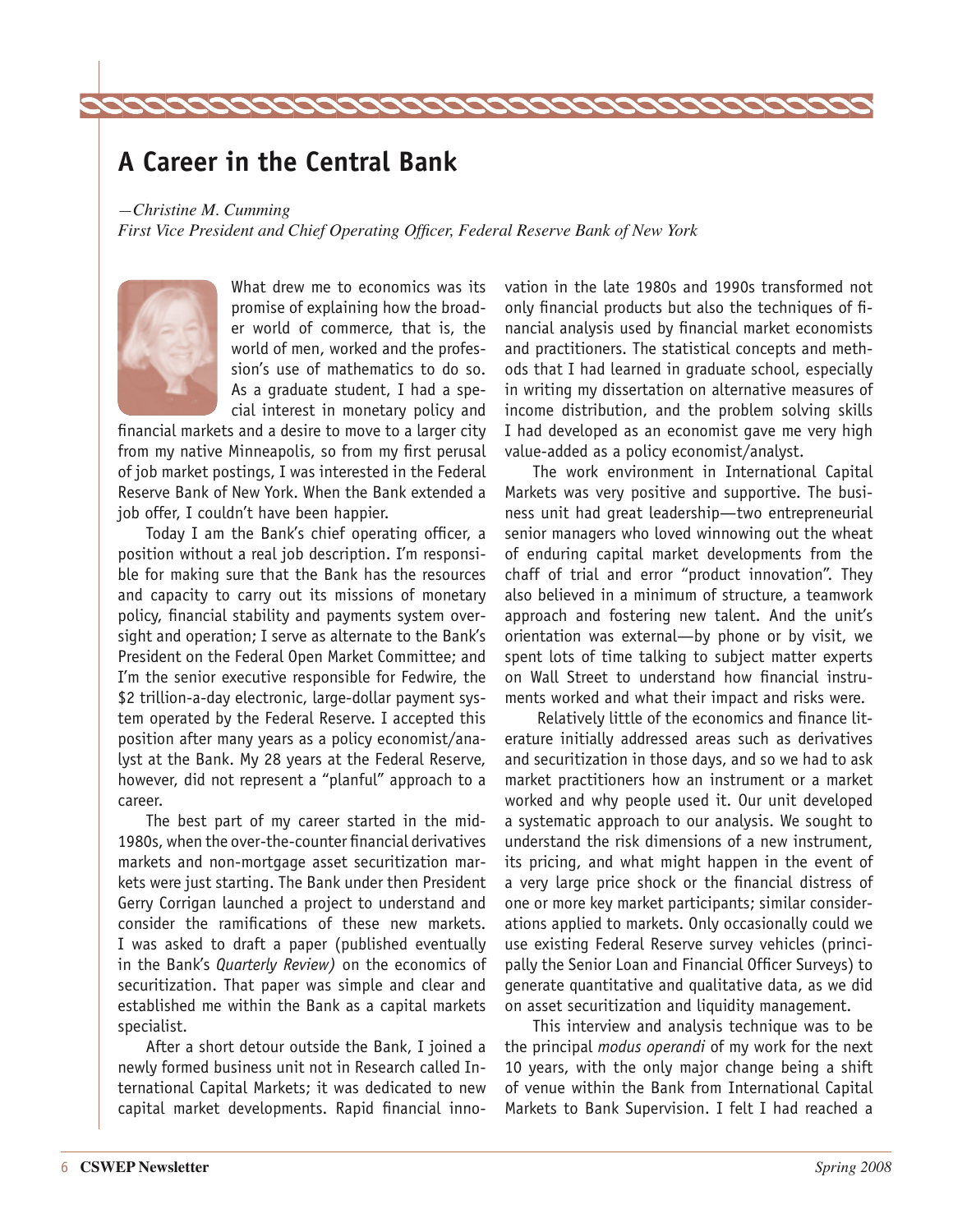plateau after four years and suggested I should transfer. I was asked to move to Bank Examinations. My new colleagues were coping with the severe commercial real estate recession in the Northeast—values fell around 50 percent—and the bust at the end of a leverage buyout lending boom, at the same time that large financial institutions were rapidly expanding their capital markets activities. Working with the management of institutions in trouble was a tremendous education both in the psychology of dealing with major problems (denial is all too often the first stage) and in practical methods of turnaround—and why all that bank capital and liquidity is essential!

During the 1990s, I worked either as the lead or as a key contributor on a series of capital markets and risk management projects. This included the development of capital requirements for market risk by the Basel Committee on Banking Supervision, the international body of bank supervisors, in the first regulatory use of a consistent set of statistical techniques to measure risk; the first supervisory guidance using modern concepts in key areas of risk management—market, credit, liquidity and operational risks—produced by the Federal Reserve and by the Basel Committee; the development of the rationale for replacing the Basel Accord, the 1980s landmark international bank capital agreement, and the basic three-pillar structure of the Basel II capital requirements soon to be implemented in the U.S.; and the two first key papers by the Joint Forum (of international banking, securities and insurance regulators) on supervising large international financial firms across many national and legal jurisdictions.

On a parallel track, I was responsible for overseeing a variety of special examinations, with the most interesting of them addressing capital market problems. These included a very large bank's problems with option-related products, which created massive losses for its customers, and several well-known trading frauds. I spoke often and to a variety of audiences—financial supervisors, academics, financial industry—on capital requirements, financial innovation and risk management.

This period was very professionally satisfying and very challenging. The challenge was in part substantive—we were, after all, trying to keep pace with very smart, creative and well-remunerated people on the Street. But the challenge also involved people: the

*The quality of your colleagues is probably the single most important defining feature influencing job satisfaction . . .*

senior executives we dealt with in the banks, market practitioners, risk managers at financial institutions many of them women—and, of course, most important, my colleagues, especially the really talented people who just needed an opportunity and a little visibility with the Bank's senior management to advance.

I also learned the hard way how important it is to nurture your relationships with family and friends and give yourself time for decompression and reflection. I often tell my colleagues at the Bank that I am a recovering workaholic and see it as an especially important management objective to increase further the flexibility of our employees, already substantial, to achieve a good work-life balance.

Those were the best years. My early years at the Fed were difficult, a combination of my now amazing ignorance of how to build a career as a research economist, attributable perhaps in small part to the isolation in being among the very few women in Minnesota's graduate program, and an environment at the Bank (at that time) that was internally focused, concerned about too much research economist visibility, and, frankly, not all that hospitable to women in the Research group, even as the rest of the Bank was setting the pace for the Street. After having always received more than I expected in my life, including the wonderful opportunity to work with the great scholar John Chipman on my dissertation, I **continued on page 12**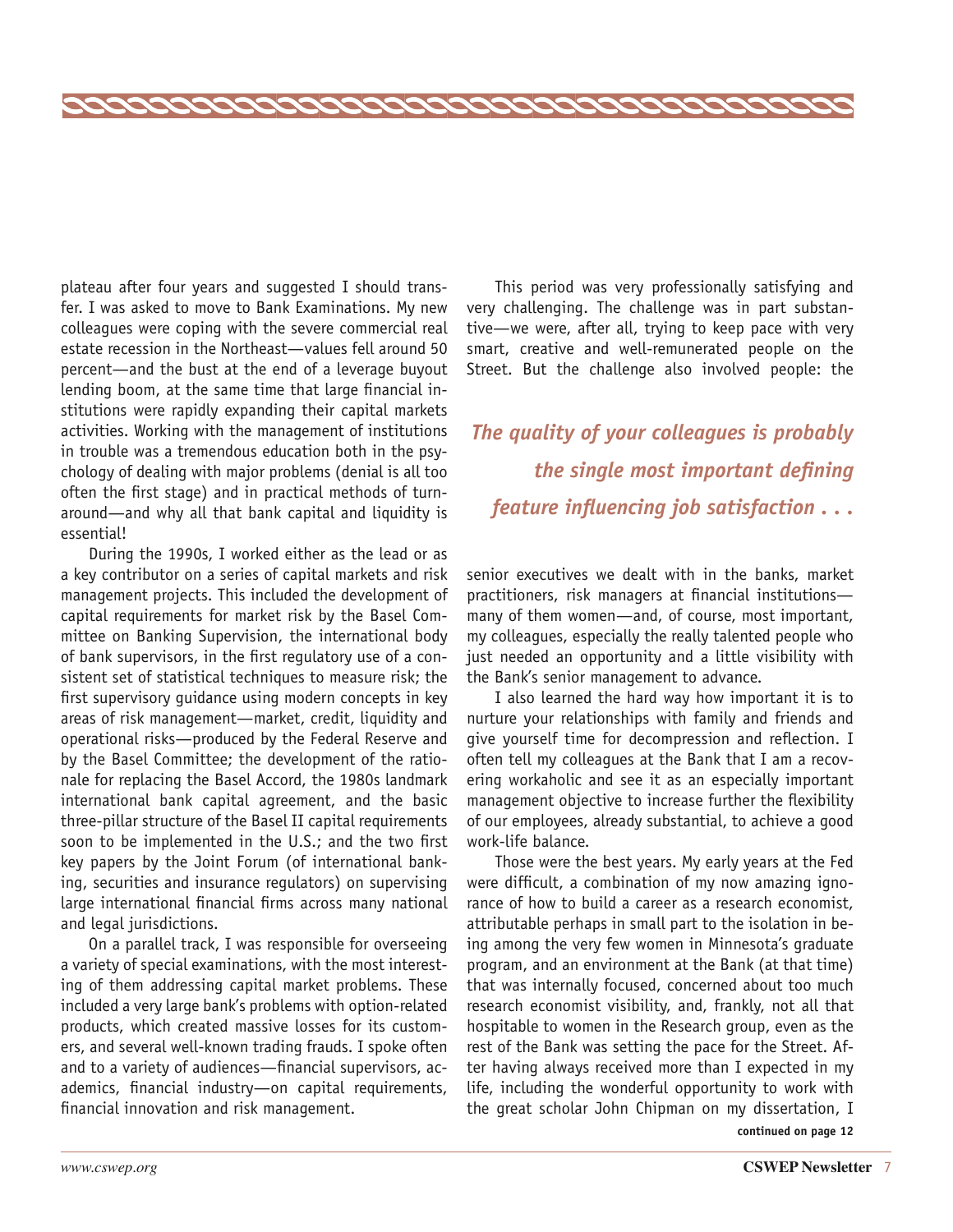### **A Career in Consulting**

*—Nita Juneja Senior Vice President and Chair of Global Securities & Finance Practice at NERA Economic Consulting* 

222222222222222222



When I was younger, one of the classic movies I liked was called "I Know Where I'm Going". In retrospect, as a graduate student, I did know where I was going - but I also didn't know much about where that would take me or the best way to get there. In

this article I retrace my steps—to a destination that turned out to be both desirable and suited to me.

I graduated from Harvard with a Ph.D. in Economics. My thesis had been in Industrial Organization, but used an event study, which at the time was a fairly novel financial technique and I had taken finance courses along the way. I had gone directly into the Ph.D. program after completing my B.A., on the advice of my undergraduate professors who were pleased with my academic achievements and felt there was no reason to "waste" any time before continuing my education. This advice was well intentioned, but in retrospect it was a mistake. While I had worked at various summer jobs as an undergraduate and also did some teaching assistant work during the school year, I had no real training in either directed research or project management when I got to Harvard (nor did I have any when I left.) I had worked on teams in my summer jobs but was self taught as to how to do so. By contrast, the B.A.'s we hire at NERA get a terrific grounding on how to do research efficiently and also get exposure to interesting economic questions that can start them thinking about the type of research they can do in graduate school—which gives them a real leg up as grad students.

While at Harvard, I focused on my studies, teaching, research and work as an undergraduate advisor and as a resident advisor in one of the dormitories, which are known as houses. My one "off campus" job during this time was at Shell Oil. While I enjoyed the teaching I did, I never felt that academia would be a career goal. Economics struck me as basic knowledge that everyone should have and practical knowledge that I would be able to apply in a job. As I neared

completion of my dissertation, I shared my tenuous career plans with my advisors, and found that they were quite dismayed. They urged me not to turn my back on academics and teaching. They said "but your work is so good—you could get a really strong academic position." As with my undergraduate professors, the feeling was that any career outside of academics was somehow unworthy of a true intellect, and could not possibly be rigorous, meaningful or fulfilling. This attitude did not appreciate what is really involved in economic consulting and could have been quite damaging to my career but luckily I was stubborn enough to not be swayed (more on that later).

Research was hard for me. I was not bursting with ideas for papers. As a graduate student, I had spent hours at my desk alone and did not find it a terribly stimulating environment. Nor did I find academia particularly dynamic. Especially galling to me was the competitiveness and one-upmanship among both grad students and professors. While study groups were supportive, it was every man for himself outside that safety zone. There was also a general lack of social finesse, people skills and sophistication among my colleagues and professors. My students, by contrast, had a wider range of interests. There were several exceptions, of course, and many of those extremely smart and stimulating individuals are still my closest friends.

As a Canadian who wanted to stay in the U.S. (because I wanted to experience different cities and also because my family had moved here), government jobs were off limits for me. I did not want an academic career and micro was what I really enjoyed, so that indicated economic consulting as the best option. At the urging of my professors, I agreed to at least simultaneously look at academic and private sector positions. But I limited my academic search to a handful of cities I wanted to live in. Again my advisors were puzzled by the very idea of lifestyle choices dominating academic prestige in my choice of job. Ironically, the lesser regarded schools in these cities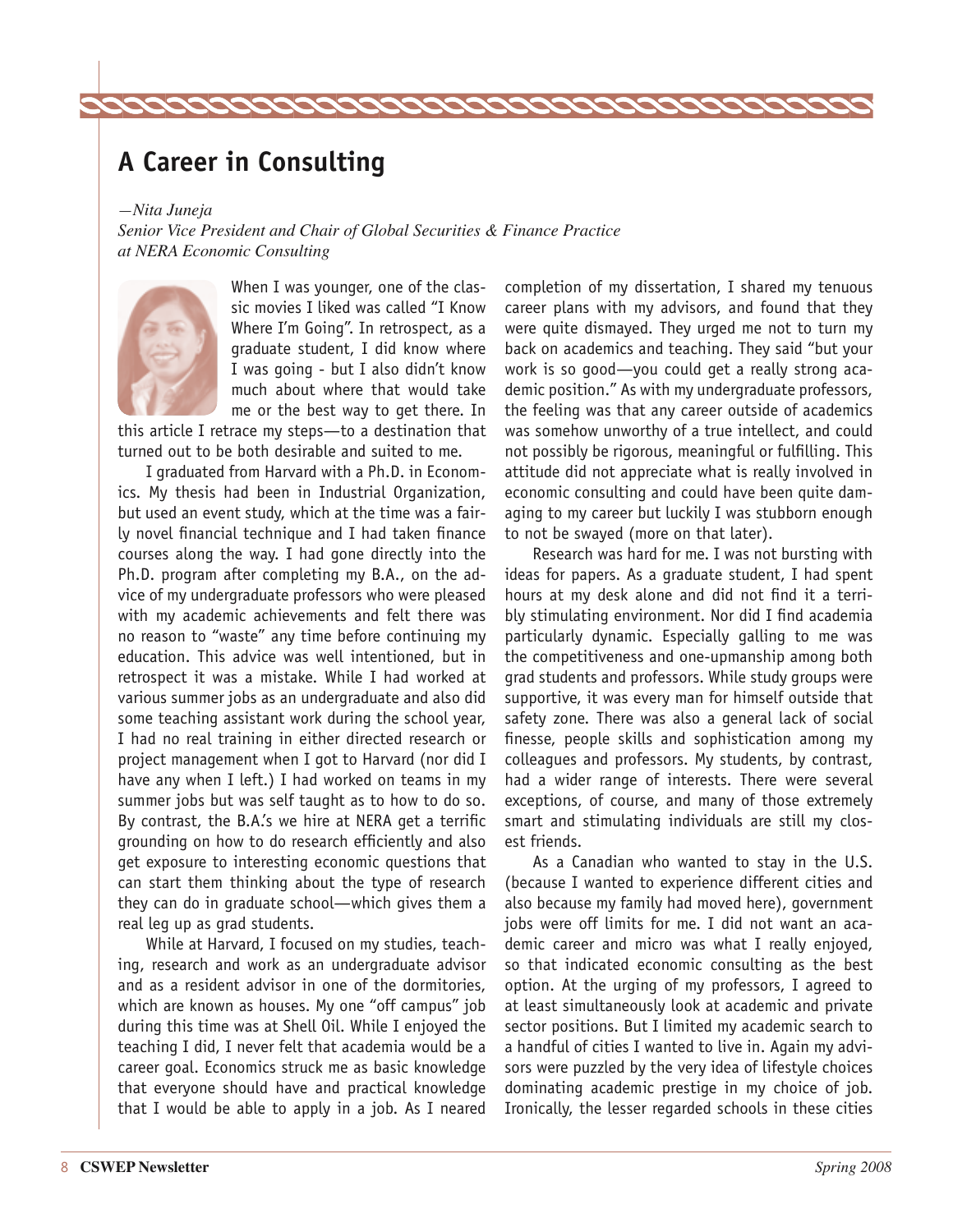did not feel that—with my resume—I would be serious about wanting a position at their schools—a sort of reverse academic discrimination. And so my interviews were limited to the better schools.

22222222222222222222222222222222222222

I also started interviewing at consulting firms and found I really liked what I saw. The people were smart, interesting, and dynamic and they were tackling interesting questions in a real-world setting. Their Ph.D.'s were from top schools. Their work had an impact. And—as unseemly as it appeared to mention it—they got paid well for using their training. This lifestyle consideration was a factor in my choice of career. I also preferred the work environment in the consulting firms—collaboration, teamwork and cooperation; and lots of interaction among the consultants and between the consultants and their clients. Often the work was in a litigation setting and while they usually worked for one side in a litigation, the "hired gun" nomenclature, which professors had used to describe consulting to me, was not an accurate stereotype. Sometimes consultants are hired for the trier of fact—the judge or an arbitrator. Other times they are hired by a client simply to consult and advise in a litigation—not to testify. And even when hired as testifying experts, independence and honest analysis of the situation is critical - not only for ethical reasons but also to retain one's reputation so that clients will continue to hire you. It did not take me long to drop the academic job search and eventually I accepted a position at the economic consulting firm NERA.

At NERA, I started working in general commercial litigation—contract disputes, antitrust, product liability and so on. But my training in finance gave me a comparative advantage on securities related work so I was soon doing event studies in the context of high profile insider trading suits and securities fraud class actions. This was a growing area for the firm; eventually I had so much work in disputes involving securities and finance that I had to give up other types of cases. I got to the point where I was not

only a part of the team on certain projects but was being asked by attorneys to direct my own projects where I would be the testifying witness if the case got that far—although most cases settle before the opportunity to testify arises. I was also given the opportunity to

*The people [in consulting firms] were smart, interesting, and dynamic and they were tackling interesting questions in a real-world setting.* 

analyze a great deal of interesting data that is very hard to access outside of a litigation context and to answer interesting questions in a real-world context. I found that (unlike in graduate school) I now had the background and skills to rapidly and effectively do research and write research papers; and because of the work context, ideas for such papers came to me easily. I wrote some but passed others along to more junior colleagues who had more time. Eventually I had my own group with 5 seniors (those with PhD's and other advanced degrees and 15 juniors (those with B.A.'s and Masters degrees) working for me. Essentially, my job was applied micro and finance in a setting where every case involved doing research to solve a mystery—e.g. Why did a stock price drop the way it did? How much of the drop was related to bad behavior by a company? How much was related to market or industry factors? What effect did a non-fraudulent announcement by the company have on the stock price? How does one determine how many shareholders bought the stock at an inflated price and sold at the stock's true value? This catered to my love of mysteries and playing detective. However I had much to learn on the job: how to manage a project, how to communicate with clients, how to do research within a limited amount of time, how to juggle many competing demands on my

**continued on page 12**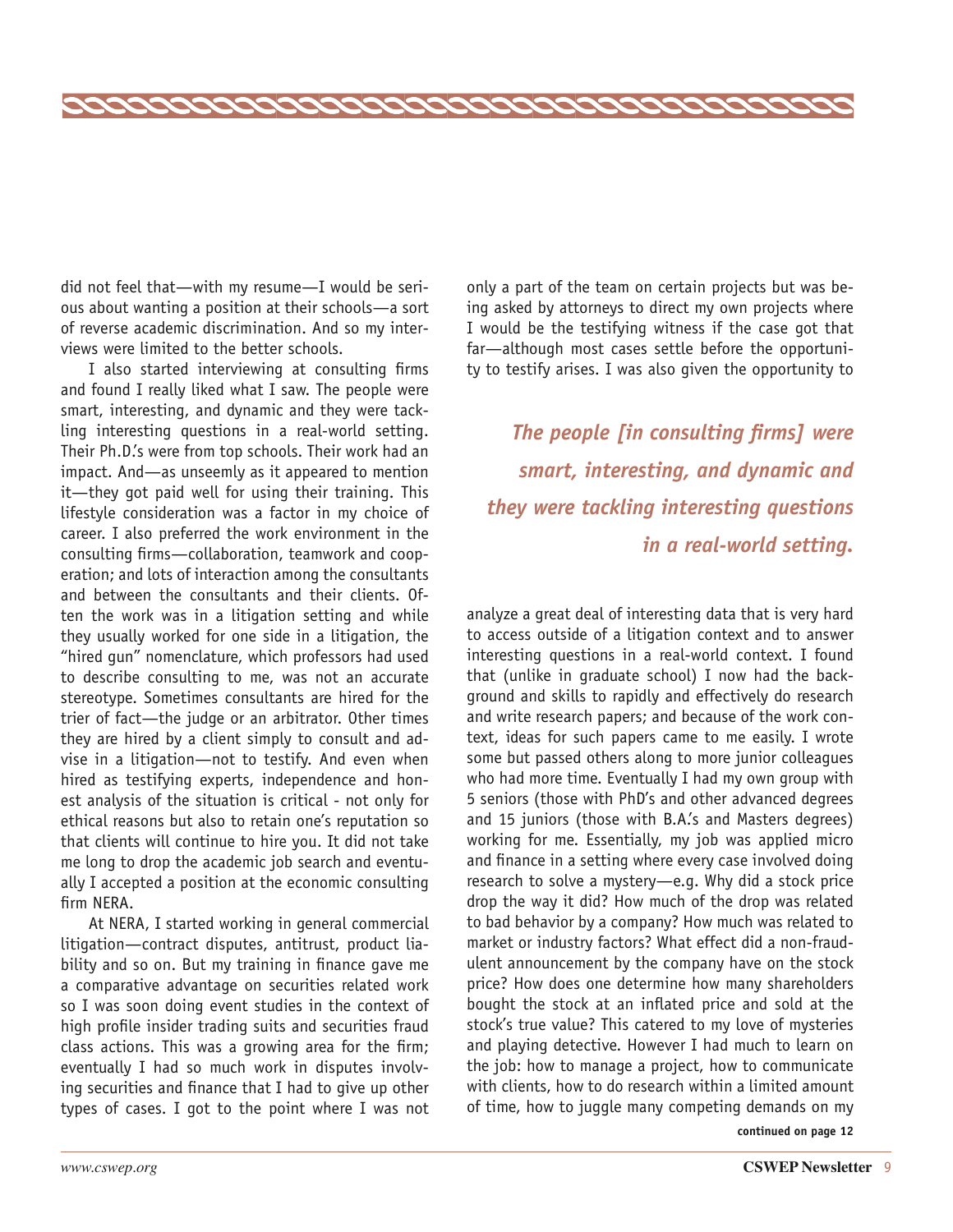### **Debra Barbezat** continued from page 1

hired me as a research assistant, and although I never took a course from Mark Aldrich, I remember his colorful guest lectures on labor history. I still paraphrase those stories for my labor students. When I began the Ph.D. program at The University of Michigan, the graduate advisor told me the single best predictor that a student would complete the program was an undergraduate degree from a women's college. As he told me, they're rarely the top of the class, but they know why they're here and they're persistent!

Michigan was changing in the early eighties. My Ph.D. advisor, George Johnson, told me that I was the first woman he supervised in the doctoral program. Most of my female classmates were also in the same position. I met my husband, James Hughes, during graduate school and things weren't so easy for him either. He was behind me in the economics program so when I accepted my first job at Amherst College, he planned to follow me and finish his dissertation from Massachusetts. Jim's advisor felt that a student who would follow his wife just wasn't dedicated enough and Jim had to start again with another advisor.

Given my own liberal arts background, I was pleased to get a job at Amherst. I had wonderful students, many of whom went on in economics. I'm thrilled to see my early labor students including Lara Shore-Sheppard and Kevin Hallock as tenured economics professors and colleagues. I enjoyed early publication success, in part, because I found a research niche in the economics of higher education. I was one of the first economists to find and analyze national faculty survey data from several sources, including the National Center for Education Statistics. Since that time I've used this data to investigate many issues including the return to seniority, salary compression, faculty unions, and the academic job market. I feel that my strongest contribution, however, has been to provide estimates of discrimination and the total gender gap in faculty salaries over several decades.

The irony of being a specialist on gender discrimination in higher education struck me hard when I stood for tenure. Despite what I felt was a successful publication and teaching record, only one member of my department recommended that I be granted tenure. Only one. The tenure committee, by contrast, voted strongly (five to one) in my favor. Adding to the circus atmosphere, the president of Amherst College then refused to accept the tenure committee's strongly positive recommendation. I like to think of the events as getting tenure (from the committee) then being fired. Since that time I have spoken with too many men and women in similar positions, although few of them speak publicly about such problems, either from legal restrictions or maybe even embarrassment. The sex discrimination lawsuit that followed occupied my life, and my family's, for several years. Still, I disagree with those individuals who discouraged me from the suit. I'm a different person as a result of that experience and I see CSWEP as another opportunity to reach and support female faculty members facing similar obstacles.

Regardless of your qualifications, finding employment after a tenure denial is not easy. I was fortunate in that my current colleagues at Colby College came to the rescue. Colby had interviewed me the first time I was on the job market and I turned down their campus visit when Amherst made me a quick offer. Colby invited me to apply for the labor position and both faculty colleagues and administrators continue to support me every day of my professional life.

My career also provides a good lesson in how things eventually settle into place. My husband Jim has had to change advisors and jobs more than once, but he's quite content to be an endowed professor in the Bates College Economics Department. Despite originally declining a chance to be at Colby, the Colby Economics Department has proven to be the best place for me. With our only son now off to college, I'm hoping to recommit to my research and examine some new issues. Our only disappointment now is our inability to get our son Conor to major in economics at the University of Chicago. From an early age he's told us that he wants to be a "real scientist" not some social scientist, but we know he's got the economics gene. We're hoping for at least a minor in economics to go with that Chemistry major!

### **Speaker Fund** continued from page 1

institutions (or individuals at institutions) who want to bring a particular woman in to give a mentoring presentation perhaps in conjunction with another professional activity. Applications may also be submitted by senior women who want to travel to an institution for mentoring purposes, stay longer at an institution and initiate mentoring activities or develop mentoring relationships already in existence.

The fund was provided by Joan Haworth, a long time Board member and membership chair, as well as the Chair of CSWEP for 2001 and 2002. We hope that the current project funded by NSF that supports several mentoring workshops will able to be supplemented by this generous funding program as well as other self-initiated mentoring programs.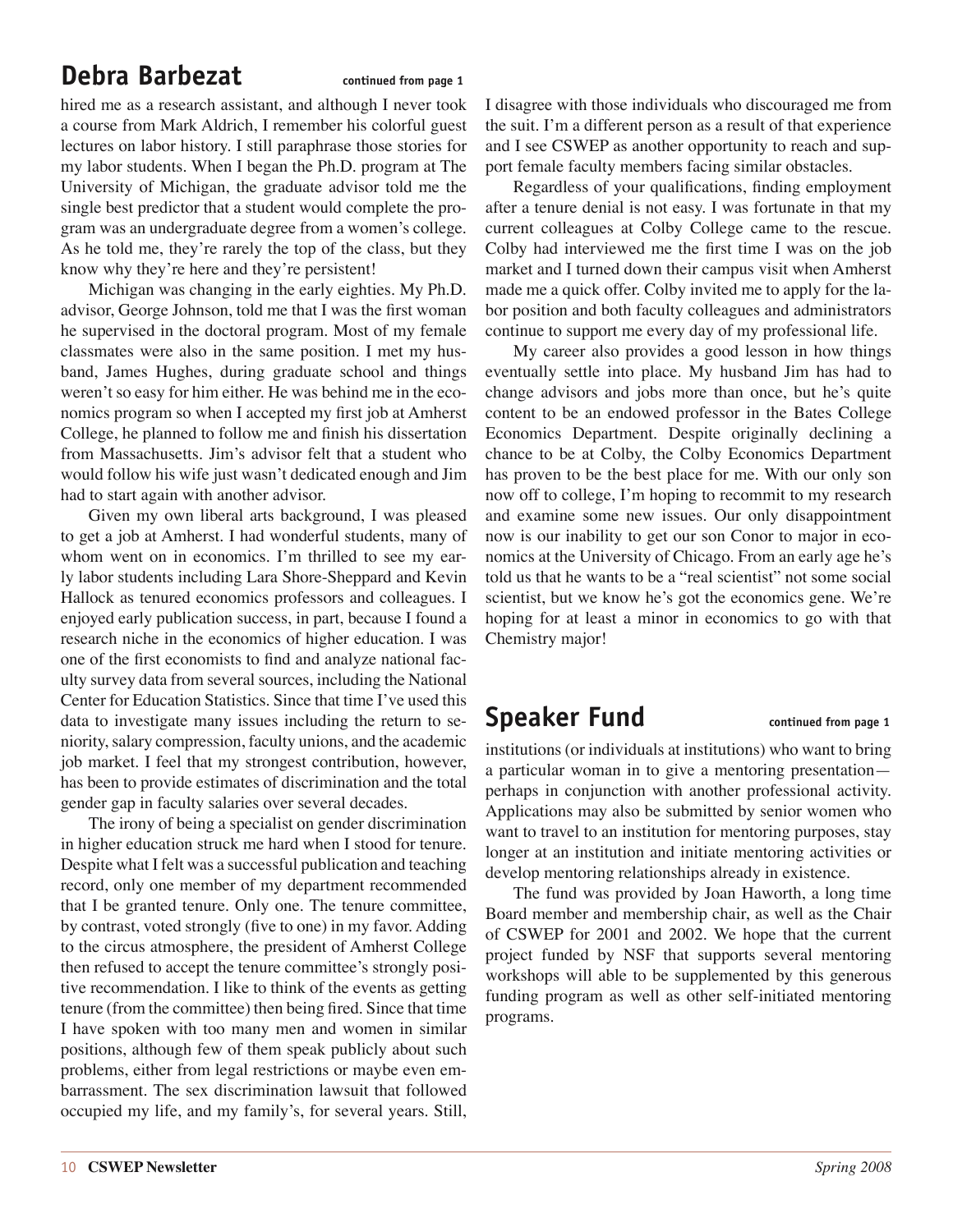## **Trish Mosser** continued from page 1

professor rather than the subject. Great teachers can make nearly anything interesting; poor ones can make your favorite topic as dull as dishwater. Great courses and teachers can also change your life (particularly at that age), and Rod Morrison's intro macro course did that for me. After three lectures, I was hooked. I not only knew that I was interested in economics, I knew that I was interested in macroeconomic policy. More than thirty years later I still am.

My interest in macro policy was reinforced by my first real job as an RA in the macro forecasting group at Data Resources, Inc. (DRI). Through very fortunate (or unfortunate depending your perspective) timing, I worked at DRI in the late 1970s and early 1980s during the most turbulent macroeconomic period since the Great Depression. My job at DRI was largely one of watching the economy unfold day by day, helping to interpret what was going on, and forecasting where the economy and policy might be going. It was challenging and very humbling. Everyday we were reminded of just how very little economists really understand about how economies work in the aggregate, particularly the complex interactions between the macroeconomy, policy and financial markets. That said, I probably learned more than in all my formal education combined, in part because DRI gave me much more responsibility than I was qualified for. Later I used portions of my DRI experience in formulating my dissertation topic and in my research.

 My early career experiences seem particularly relevant to the present economic situation and my current responsibilities at the New York Fed. I've been at the New York Fed since the early 1990s when a sabbatical visit from Columbia turned into a permanent job. Most of that time, I did research and policy work on a variety of macro and financial issues. It was a great job with wonderful flexibility that allowed me to work part time for nine years when my daughter was young. In recent years, I analyzed systemic risk to the financial system, including how those risks could be linked to macroeconomy and Fed policy.

About three years ago, I took a leap and left research, moving to manage part of the open market desk. My current job is on the front lines of implementing policy—monetary policy for the FOMC, debt policy for the Treasury Department, and foreign exchange policy for both—and analyzing financial markets. For the latter, the desk acts as the policymakers' "eyes and ears" in the markets, providing real-time, intraday analysis of how markets are reacting to macroeconomic news, policy changes and other shocks.

Both the market analysis and operational aspects of my job have been immensely interesting and very complex over the last nine months. The recent financial market turmoil particularly the notable illiquidity in many markets—has

made the policy implementation and judgments about the impact of policy more difficult. For example, economists tend to think of monetary policy and liquidity provision as one in the same. But in response to market illiquidity, many of the policy initiatives by central banks since August 2007 have been aimed at liquidity provision separate from monetary policy. As a result, our analysis of how markets and ultimately the economy react to new policy tools has required going well beyond our usual models and rules-ofthumb.

*It was challenging and very humbling. Everyday we were reminded of just how very little economists really understand about how economies work in the aggregate, particularly the complex interactions between the macroeconomy, policy and financial markets.*

Despite all the research advances of the last thirty years, the current situation demonstrates again how much we have to learn about the interaction of the macroeconomy, finance and policy. The challenges that markets and the economy face are just as big, if not bigger, than those I witnessed as a junior researcher many years ago. As with that earlier period, I am sure that research of this episode will be done for many years, and hopefully will provide a better understanding of macro/finance linkages and better future policy choices.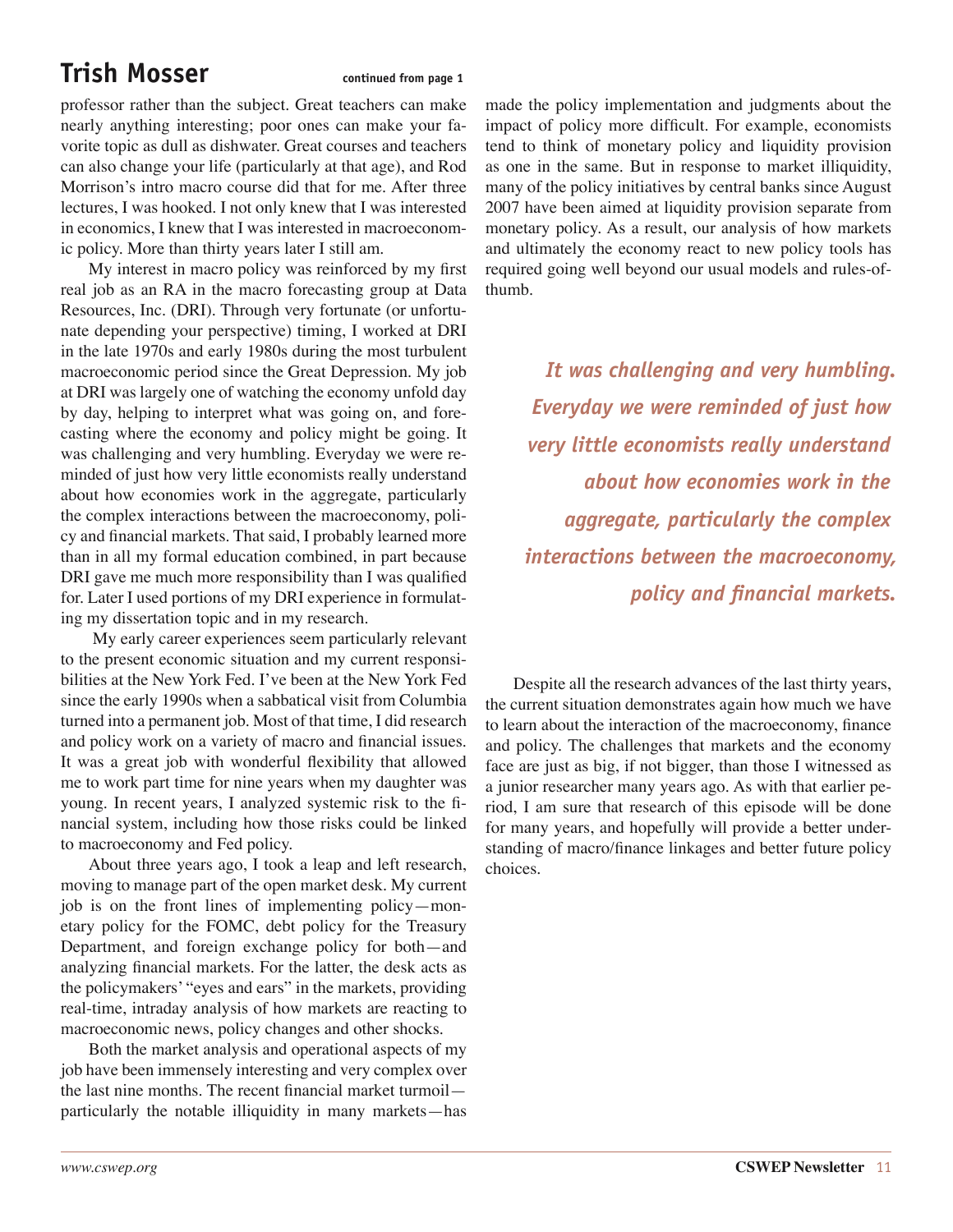### **Career in Central Bank continued from page 7**

had to ask, ask again, and bargain effectively to advance my career.

Even as I started to really succeed (and I always loved the work), the environment wore me down, and when friends at Morgan Guaranty Trust called me to see if I'd join their international economics department, to my own amazement, I said yes, although I only stayed there eight months before returning to the Fed! And yes, absence makes the heart grow fonder. Within two or three months of leaving the Bank, I was receiving feelers about coming back (and Morgan tried to recruit me back, too!).

So my stint as Director of Research from mid-1999 to early 2004 was especially gratifying. Rick Mishkin had come in 1994 at Bill McDonough's request to fully revamp the Research group and Steve Cecchetti took the revamping still further. The department I stepped into had great economists, strong support for a new economist as he/ she developed a research agenda and professional profile, a very gradual introduction to the work of the Bank, and a high degree of individual accountability for output with lots of flexibility in achieving it. Really great places want their people to succeed and help them substantively to

do so, and Rick and Steve set about creating that environment. They were so successful that our chief problem became retention, as high-quality economics departments came courting our top researchers.

As I look back at my career for lessons learned, I can sum it up briefly. The quality of your colleagues is probably the single most important defining feature influencing job satisfaction for any economist. It matters if the environment is supportive; don't put up for long with an environment that is not. Do something you love and make sure you're building new expertise and skills at every step of your career. Make sure you are adding value to the organization. If you choose a career in the public or private sector, ask about mobility—otherwise choose your initial role carefully. I have had a great career in part because I have moved between the roles of advisor and decisionmaker. Don't be afraid to ask for opportunities to advance your career and take every opportunity offered seriously. And take care of yourself, your family and your friendships. No career advances perfectly smoothly, and the support of those who care about you sustains you along the way.

### Career in Consulting continued from page 9

time, how to manage employees. I had not gotten graduate school training in these areas but learned a lot from my colleagues and continue to do so even after 22 years on the job. In my day-to-day meetings and speaking engagements, I found myself teaching economics to attorneys, judges, and other non-economists and learning a lot about clear presentation of ideas, words, and graphics with the help of both colleagues and professional communication consultants. I also found that it was imperative to keep up with the economic and financial literature and that there were many opportunities to work with academics as part of a project team, depending on the nature of the project intellectual stimulation was not lacking.

Somehow in the midst of my career I found time to get married and have two children. After the birth of my second child I moved to a 4 day a week work schedule—something a number of women with children now do at NERA. There were few senior women at NERA when I joined but as time went on and as I got involved in hiring decisions, we started hiring more women and the securities practice now has many women at every level. What does a 4 day week really mean? It means I have the freedom to take that one day and stay out of the office—doing what is absolutely necessary for work on that day, which some weeks is very little and other weeks is a full time commitment. This lets me volunteer for PTA commitments and other things my family needs. But litigation consulting is a job where some weeks are "normal business hours" and other weeks, when a report is due or a trial or deposition is approaching or underway, you just do whatever is needed, no matter how long the hours. This can be extremely demanding but also extremely exciting. If there is a case involving securities and finance getting attention in the newspapers, chances are good we are working on it. Much of the time our role is confidential but some examples of my projects include work relating to Enron and work for the government on a case involving Martha Stewart. I have worked on cases involving market timing, options backdating and subprime related issues to mention but a few terms that you may have seen in the financial press.

In 2006, I was asked to run the Securities and Finance Practice at NERA and to join the company's Board of Directors. These were new challenges for me. I had learned a lot at NERA in terms of running a business and managing people but this position was on a much broader scale. NERA is loosely divided into 4 practices and the securities practice with about 175 people is the biggest practice at the firm. Juggling running the practice with my own case work and also contributing to help run the firm means a lot to handle—but also no lack of challenges, interesting problems and opportunities to achieve. I do not know where the future will take me but I like where I have gotten to so far.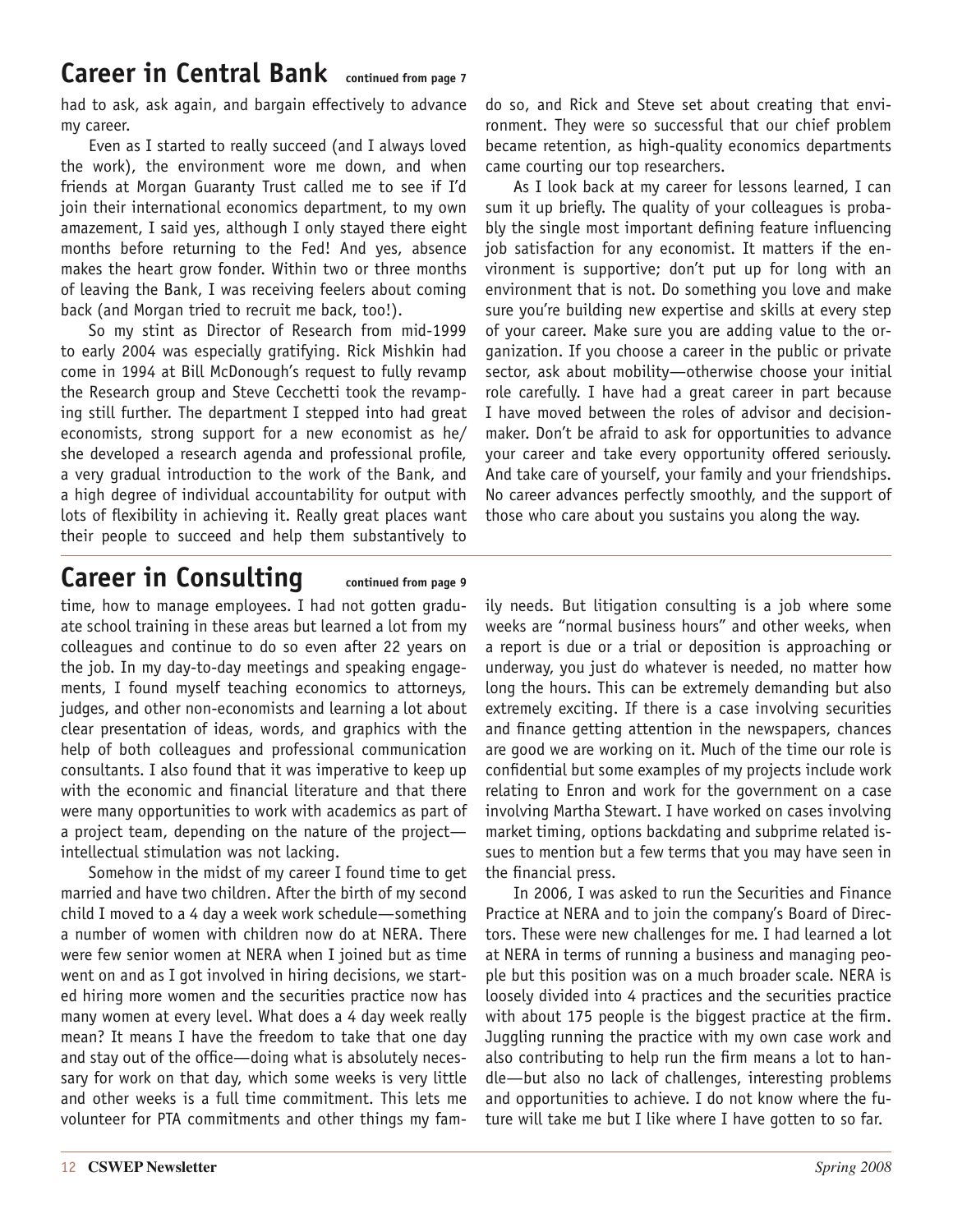### **Creative Destruction continued from page 5**

are engaged, exposing yourself to many and diverse ideas, and can discern the ones that are applicable to your work problem at hand, you will be engaging your imagination and your work will be more creative.

I can remember my ears "tingling" in the lecture on dummy variables in my Econometrics course. I was intrigued with the idea that one could test the extent to which a sub-sample had the same properties as the full sample by using dummy variables. Later on, the use of dummies turned out to be the key to fixing the coefficient bias I was struggling with in my dissertation research. The dummies also enabled me to demonstrate clearly that there were multiple price regimes when new computer processors were introduced and that the magnitude of the price differences was reduced to zero over time (or else the higher priced products disappeared).

I have often read journals of other disciplines, and been active in gaining insight and understanding from subject matter experts in many fields. For example, I spent some time with my insurance agent to understand insurance pricing and risk, and climbed over the counter of my automobile mechanic to see how his computer system helped him keep track of parts inventory. I've talked with customers and salesmen to try to understand the attributes and value of the products and services being transacted.

A "favorites" file is something that I started keeping about 25 years ago. Included in it are studies, papers, and presentations that were particularly interesting and likely to be timeless in some way, from the standpoint of how the problem was structured. I find that some colleagues will occasionally ask me to check the favorites file to see if there's something in there that might be helpful to them and it never ceases to surprise me that often there is! The idea behind radioactivity is to search out and be open to everything around you as a source for inspiration and applicability to your work.

As I conclude these reflections, I find myself feeling fortunate for the challenging and diverse opportunities I've had (despite having worked for only one company and because of that company's unique attributes), the experience and insight that resulted from embracing them, career success and the influence to make a lasting difference. One last thought as I muse over whether these bits of advice are really the best I can offer: another aspect of imagination might be a sense of humor. Whenever times were tense and situations difficult and frustrating, I gather up my team and try to communicate what's happening in a way that will be suitable for scripts for the sitcom that's in my future!

Annual and Regional Meetings

## *coocoocoocoocooc*o

### **CSWEP Sessions at the Eastern Economic Association Meetings**

### **Women's Choices**

*Session Chair: Jennifer Brown, Eastern Connecticut State University*

*Discussants: Jennifer Brown (Eastern Connecticut State University), Maryanne Clifford, (Eastern Connecticut State University), Delia Furtado, (Department of Economics and Center for Demography and Population Health, Florida State University).*

- Delia Furtado and Heinrich Hock, (Department of Economics and Center for Demography and Population Health, Florida State University) presented "Fertility and the Labor Force Participation of American Women: The Role of Low-Skilled Immigrant Labor." Many researchers have observed that the female "role incompatibility" between market work and childrearing in industrialized nations seems to be deteriorating, most notably in the United States, despite the lack of subsidized childcare as compared to other industrialized nations. This paper argues that a potential explanation for this phenomenon is the perpetual influx of lowskilled immigration to the United States providing a pool of cheap labor, particularly in the household goods and services sector. More specifically, this study employs an instrumental variables strategy exploiting the "immigrant enclave" effect to identify a causal impact of low-skilled immigration on the deterioration of role incompatibility facing American females.
- Nicole R Krassas, (Eastern Connecticut State University) presented "Geraldine Ferraro ... Size Six: For-Profit and Not-for-Profit Constructions of Gender in the News Media."
- Rhona Free, Jennifer Brown, and Maryanne Clifford, (Eastern Connecticut State University) presented "Differences by Race and Gender in Expected Starting Salaries of Bachelor Degree Recipients in Connecticut: Effects of Major Field of Study."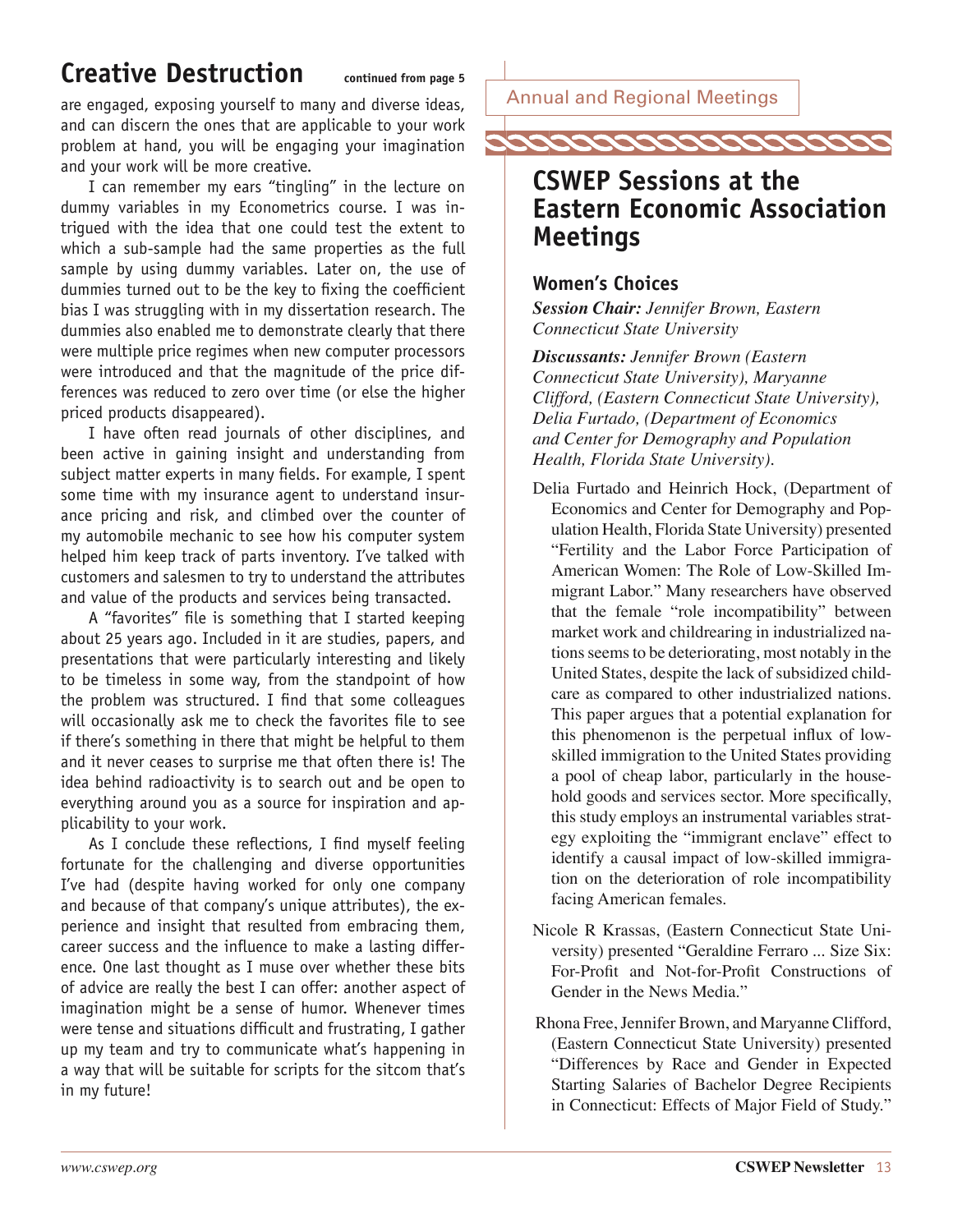This paper explores the effects of college majors on differences by race and gender in estimated starting salaries of 2006 bachelor degree recipients from Connecticut colleges and universities. Females' relatively high presence in majors with low average starting salaries and low presence in majors with high average starting salaries suggest that gender earnings differences will persist. Racial distributions across majors for men indicate that average starting salaries for Whites, American Indian/Alaska Natives and Asian/Pacific Islanders will be higher than those for Blacks and Hispanics and that racial earnings differences will persist even as educational attainment becomes more equal.

### **Competitiveness, Heterogeneity, and Industrial Structure: The Impact on Organizations and Firms**

#### *Session Chair: Nancy L. Rose, MIT*

*Discussants: Paroma Sanyal, (Brandeis University), Darlene C. Chisholm, (Suffolk University and Harvard University), Michael D. Robinson, Mount Holyoke College, Linda Bell, (Haverford College).*

- Antonia Swann, (York University) presented "Post-Patent Pharmaceutical Firm Price Response to Generic Competition: An Empirical Case Study." This paper demonstrates that competition may have differing impacts on drug prices in the post-patent Ontario prescription drug marketplace, depending on the type of pharmaceutical firm and on the specific regulations it faces. Regression results suggest that higher competition is generally followed by decreases in generic firm drug prices while there appears to be little, if any, price decrease on the part of brandname pharmaceutical firms. Results are consistent with the "generic competition paradox," where increased competition is not always associated with decreased drug prices. These empirical results provide support of the demand-based theories of brand loyalty and/or high consumer insurance in explaining why brand-name prices do not decrease.
- Fidan Ana Kurtulus, (University of Massachusetts Amherst) presented "The Effect of Heterogeneity on the Performance of Employees and the Organizational Divisions of the Firm." This paper explores the consequences of grouping workers into heterogeneous divisions on worker and division performance. Age heterogeneity, race heterogeneity, heterogeneity in firm tenure, and performance heterogeneity are associated with lower worker performance, while gender heterogeneity, function het-

erogeneity, and wage heterogeneity are associated with higher worker performance. The paper also provides evidence that the relationships between performance and the various measures of division heterogeneity differ across demographic groups and occupational areas.

- Ihsuan Li, (Wesleyan College) presented "Institutional Characteristics and the Decline of Women's Colleges." This paper examines the problem of enrollment and sustainability of single-sex colleges from the industrial organization point of view. Findings support the ratio of SEM graduates over all major graduates is highly and positively a predictor of the log odds of a women college becoming co-educational, as well as the ratio of part time to full time number of students.
- DongShu Ou, (Columbia University) presented "High School Exit Exam and Its Impact on Student Dropouts: A Regression Discontinuity Analysis." This paper utilizes a new and unique state-specific dataset for high school students to evaluate the "discouragement" effect of failing the HSEE (High School Exit Exam) on students' early dropout behavior based on a Regression-Discontinuity-Design. This paper finds statistical significant evidence that students who barely failed HSEE at the initial attempt are more likely to exit from high school earlier than students who barely passed the HSEE. The distributional impacts of failing the HSEE on student dropouts by race, gender, and language ability are also discussed.



### **CSWEP Sessions at the Midwest Economic Association Meetings**

### **Gender**

*Session Chair: Aparna Lhila (University of Georgia)*

*Discussants: Ofer Malamud (University of Chicago), Kripa Freitas (University of Texas-Austin), Aparna Lhila (University of Georgia), Patricia Cortes (University of Chicago)*

Basit Zafar (Northwestern University) presented "Understanding the Gender Gap in the Choice of College Majors." This study examines the choice of college majors among males and females using unique data collected by the author. The study finds that males and females have similar preferences while at college, but differ in their preferences in the workplace: non-pecuniary outcomes at college are most important in the decision for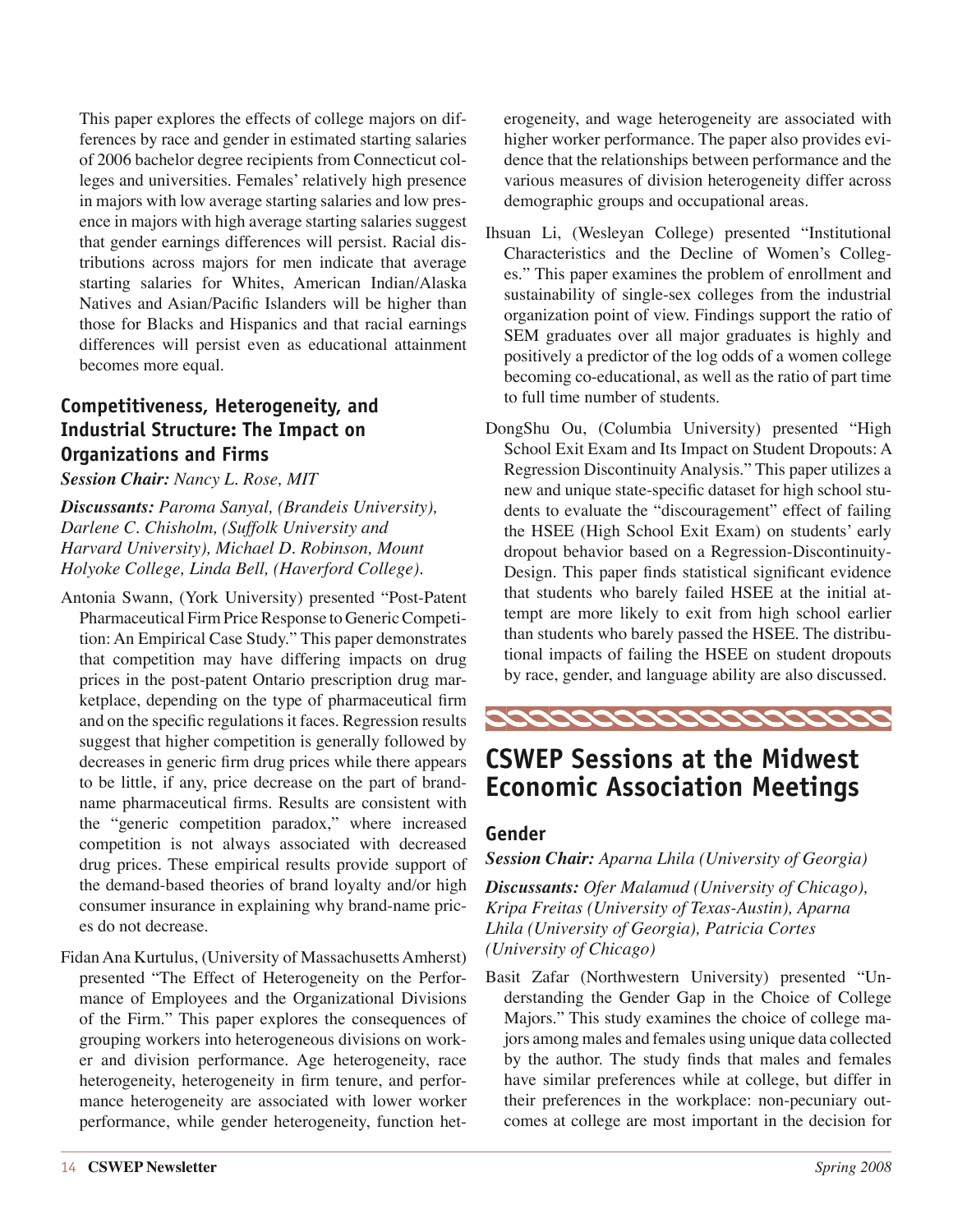females, while pecuniary outcomes at the workplace explain a substantial part of the choice of college majors for males. Gender differences in beliefs about academic ability and future earnings explain a small and insignificant part of the difference in the choice of college majors among males and females.

- Daniel Chen (Harvard University) presented "The Effects of Sexual Harassment Law on Gender Inequality"(joint with Jasmin Sethi). This paper identifies the impact of court made sexual harassment law on gender inequality by using the fact that federal judges are randomly assigned to appellate cases along with the fact that female judges and Democratic appointees decide sexual harassment cases differently than do male judges and Republican appointees. We find that sexual harassment law does not appear to exacerbate gender inequality. It increases female employment relative to that of men. These findings are more consistent with legal theories that characterize sexual harassment as a form of economic warfare by men battling to preserve their jobs than with compensating differentials models suggested by economic theory.
- Urvi Neelakantan (University of Illinois at Urbana-Champaign) presented "Household Bargaining and Portfolio Choice" (joint with Ana Fava and Angela Lyons, University of Illinois at Urbana-Champaign). Their paper examines how gender differences in risk tolerance may lead to spouses having different preferences over household portfolio allocations. Using data from the Health and Retirement Study (HRS) to examine how the problem might be resolved through household bargaining, preliminary findings reveal that households are more likely to invest in risky assets and allocate a larger share of their financial portfolio to these assets when the husband has more bargaining power.
- Sonia Oreffice, City College of New York presented "Quality of Available Mates, Education and Household Labor Supply"(joint with Brighita Negrusa, NERA Consulting). This paper investigates the impact of sex ratios by education and metropolitan area on spouses' bargaining power and labor supplies, to capture the local and qualitative nature of mate availability. Using CPS and Census data for 2000, 1990, 1980, the paper estimates these effects in a collective household framework. The paper finds that a higher relative shortage of comparably educated women in the couple's metropolitan area reduces wives' labor supply and increases their husbands'.

### **Economics and Adversity**

*Session Chair: Anna Paulson (Federal Reserve Bank of Chicago)*

*Discussants: Alicia Adsera (University of Illinois at Chicago), Lisa Barrow (Federal Reserve Bank of Chicago), Emily Oster (University of Chicago), Itzhak Ben-David (University of Chicago).*

- Joseph J. Sabia (University of Georgia) presented "The Effect of Adolescent Sexual Activity on Psychological and Emotional Well-Being"(joint with Daniel I. Rees, University of Colorado-Denver). This paper uses data from the National Longitudinal Study of Adolescent Health to estimate the relationship between adolescent coital status and various measures of emotional well-being. The authors find consistent evidence of adverse effects of entering into sexual activity for younger adolescent females, but not for males.
- Aparna Lhila (University of Georgia) presented "What's Driving the Racial and Ethnic Differences in Birthweight in the US?"(joint with Sharon K. Long, The Urban Institute). Despite clear evidence that white infants are healthier at birth than non-white infants little is known about the factors responsible for this persistent racial and ethnic difference. This paper applies the Oaxaca-Blinder method to decompose the difference in black-white birthweight and finds that less than 30 percent of the difference is explained by differences in observable characteristics such as prenatal care use, mother's socio-economic status, and access to healthcare.
- Una Okonkwo Osili, Indiana University-Purdue University at Indianapolis "Preferences for International Redistribution" (joint with Cagla Okten, Bikent University). This paper examines the preferences for international redistribution using unique data from Panel Study of Income Dynamics (PSID) and the Generalized Social Surveys (GSS). The authors find low rates of private giving to international aid organizations. In addition, most U.S. households support reducing foreign aid rather than increasing assistance to developing countries. We investigate two main explanations: (1) households may prefer low levels of both private and public giving to international aid organizations (2) Perceptions of high levels of government giving crowd out private contributions towards international aid. Finally, we examine whether exposure to the foreign born increases private giving to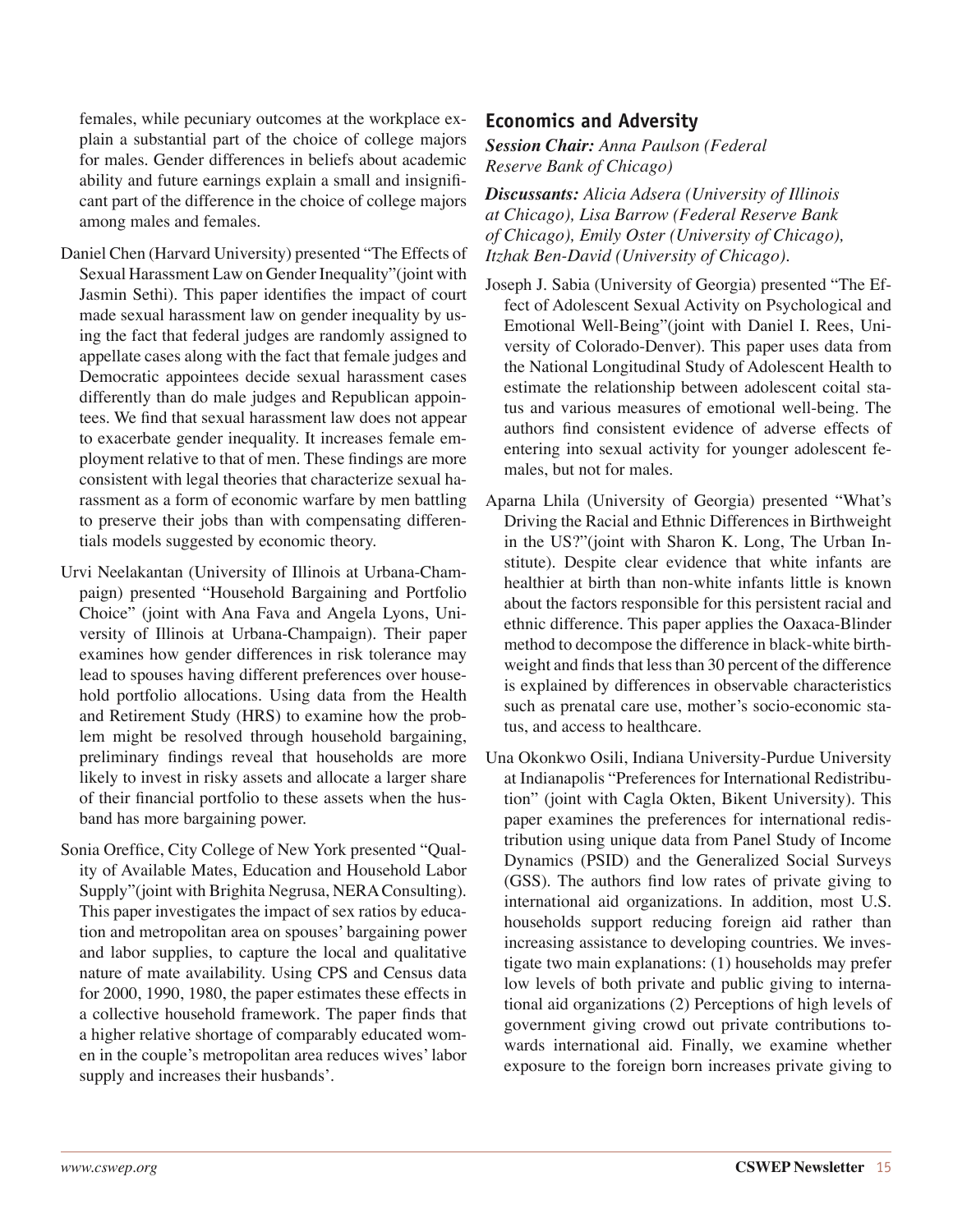support for international aid organizations and support for foreign aid.

Sumit Agarwal (Federal Reserve Bank of Chicago) presented "The Impact of Social Capital on Personal Bankruptcy and Default"(joint with Souphala Chomsisengphet, Office of the Comptroller of the Currency and Chunlin Liu, University of Nevada-Reno). This paper provides an empirical assessment of the role of individual social capital formation characteristics on personal bankruptcy and default outcomes in the consumer credit market. After controlling for a borrowers' risk score, debt, income, wealth as well as legal and economic environments, they find that a borrower who migrates 325 miles from his state of birth is 26 percent more likely to default and 28 percent more likely to file for bankruptcy, while a borrower who continues to live in his state of birth is 14 and 10 percent less likely to default and file for bankruptcy, respectively.

### **Immigrants and Labor Markets in the U.S.**

*Session Chair: Mary Arends-Kuenning (University of Illinois at Urbana-Champaign)*

*Discussants: Susan Pozo (Western Michigan University), Yukako Ono (Federal Reserve Bank of Chicago), Gabriella Bucci (DePaul University), Jonathan Fox (University of Arizona)*

- Maude Toussaint Comeau (Federal Reserve Bank of Chicago) presented "The Impact of Hispanic Immigrants on Occupation and Wages." The aim of this study is to estimate the effect of Mexican immigrants on wages of natives over a broad spectrum of occupations. In spite of the fact that Mexican immigrants are disproportionately in "low skill" occupations (which we define as occupations where the average workers have no high school education), they have no significant impact on wages in those occupations. However there is some evidence that an increase in the inflow of Mexican immigrants in "medium-skill" occupations (which we define as occupations where the average worker has at least some high school education or is a high school graduate), may be associated with depressed wages in those occupations.
- Mary Arends-Kuenning (University of Illinois at Urbana/ Champaign) presented "How do U.S. Employers Evaluate Foreign Training? Evidence from the Nursing Labor Market" (joint with Monserrat Bustelo, Worldbank). Their paper examines earnings differentials among foreign-born registered nurses and U.S.-born nurses. Using

the 2000 U.S. Census, they find that nurses from countries such as the Philippines and India earn higher wages than U.S.-born nurses, whereas nurses from Eastern Europe and Mexico earn less. They differentiate immigrant nurses who probably earned their Bachelor's degrees in their home countries from those immigrant and U.S.-born nurses who probably earned their degrees in the U.S. to find wide differentials across countries, although the returns to a Bachelor's degree in nursing is highest for U.S. degrees.

- Serena Hsueh-Chin Huang (University of Kansas) presented "The Effects of H-1B Visa Increase on Native Workers in Computer Science and Engineering." This paper examines the effects of the 1999 H-1B visa increase on earnings of native workers in the information technology (IT) sector. Using the National Survey of College Graduates from 1995 to 2003, where 1995-1999 are pretreatment years, the impact of the H-1B policy change is estimated using a difference-in-difference-in-difference (DDD) model. This study finds evidence for the negative and significant impact of the H-1B visa increase on native workers in computer science, which is not found in any other studies. While immigrants as a group adversely affect earnings of natives in computer science, there is no evidence that temporary residents depress native earnings in the same occupation.
- Paul Glewwe (University of Minnesota) presented "Using Household Survey Data to Evaluate an NGO Program in Vietnam: an Evaluation of the SPELL Program in Vietnam." This paper examines the impact of the SPELL scholarship program in Vietnam on school enrollment in poor rural areas of that country. The estimation results indicate that the program increased school enrollment and decreased educational expenditures for poor households.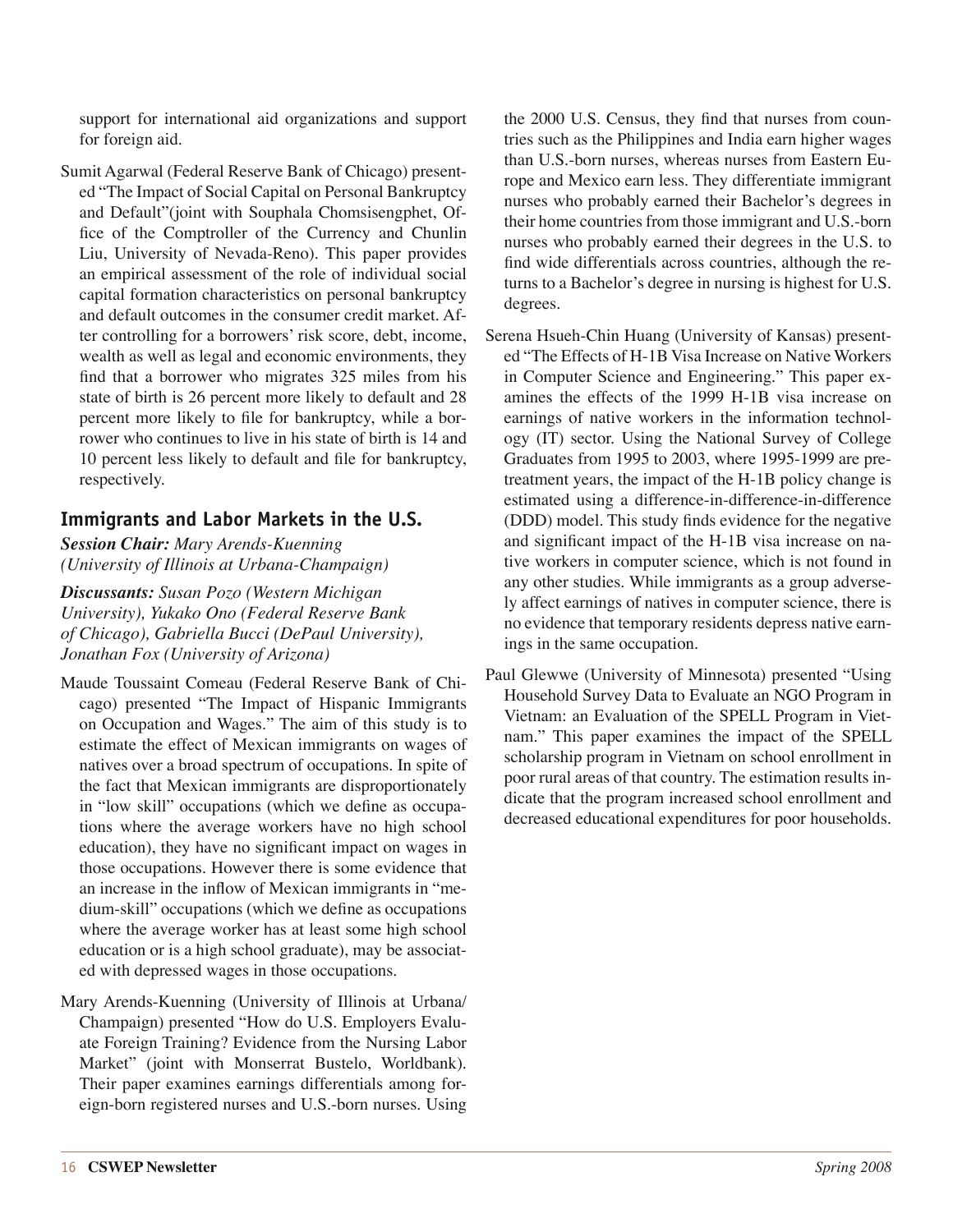

### **CSWEP Sessions at the Western Economic Association Annual Meetings**

**CSWEP will sponsor one session at the 2008 WEA International Annual Conference**

*June 29–July 3, 2008 the Sheraton Waikiki, Honolulu, HI.*

### **Education and Its Impacts**

*Session 153, Wednesday, July 2, 2008, 8:15–10:00 a.m. Chair: Martha Olney (University of California, Berkeley)*

*Discussants: Kathleen Wong, University of California, Irvine Fidan Ana Kurtulus, University of Massachusetts, Amherst Ruth Uwaifo Oyelere, Georgia Institute of Technology*

- Fidan Ana Kurtulus (University of Massachusetts, Amherst) "Heterogeneity on the Performance of Employees and Organizational Divisions of the Firm"
- Ruth Uwaifo Oyelere (Georgia Institute of Technology) "Africa's Education Enigma: The Nigerian Story"
- Kathleen Wong (University of California, Irvine) "Looking Beyond Test Score Gains: State Accountability's Effect on the Differential Black-White Levels of Educational Attainment and Labor Market Outcomes

*Also, please plan to attend the CSWEP Hospitality Breakfast on Tuesday July 1, 7:30–8:30 a.m. The location will be listed in the WEA program booklet.*



### **January 2010 American Economic Association Meeting Call for Abstracts**

CSWEP will sponsor sessions at the January 2010 American Economic Association meetings in Atlanta. We will be organizing three sessions on gender-related topics and three sessions on personnel economics topics. Accepted papers will be considered for publication in the Papers and Proceedings issue of the *American Economic Review.*  Abstracts of individual papers and complete session proposals will be considered. E-mail a cover letter (specifying to which set of sessions the paper is being submitted) and a copy of a one- to two-page abstract (250-1000 words), clearly labeled with the paper title, authors' names, and *contact information for all the authors* by January 9, 2009 to cswep@usm.maine.edu.



### **Eastern Economics Association Meeting Call for Papers**

CSWEP will be sponsoring sessions at the Eastern Economics Association meetings. The meetings will be held in New York City at the Sheraton New York Hotel and Towers on February 27–March 1, 2009. In addition to a session on gender differences, CSWEP session topics are open and all abstracts are welcome. One-page abstracts should include your name, affiliation, mail and e-mail address, and phone and fax numbers. Abstracts can be sent via mail or e-mail.

Abstracts should be submitted by November 7, 2008 to Linda Bell lbell@haverford.edu Haverford College Phone: 610-896-1014 370 Lancaster Avenue Haverford, PA 19041

Please note that your CSWEP abstract submission is distinct from submissions in response to the EEA general call for papers. Any abstract not accepted for a CSWEP sponsored session will be passed on to the EEA. Further information on the EEA meetings is available at http://www.iona.edu/eea/



### **Midwest Economics Association Meeting Call for Papers**

CSWEP will sponsor up to three sessions at the 2009 Midwest Economics Association meeting to be held in Cleveland, OH, March 20–22, 2009, at the Marriott Downtown at Key Center. Deadline for submission of abstracts or session proposals is October 3, 2008.

Please email complete session proposals, panel discussion proposals, or abstracts of 1–2 pages (including names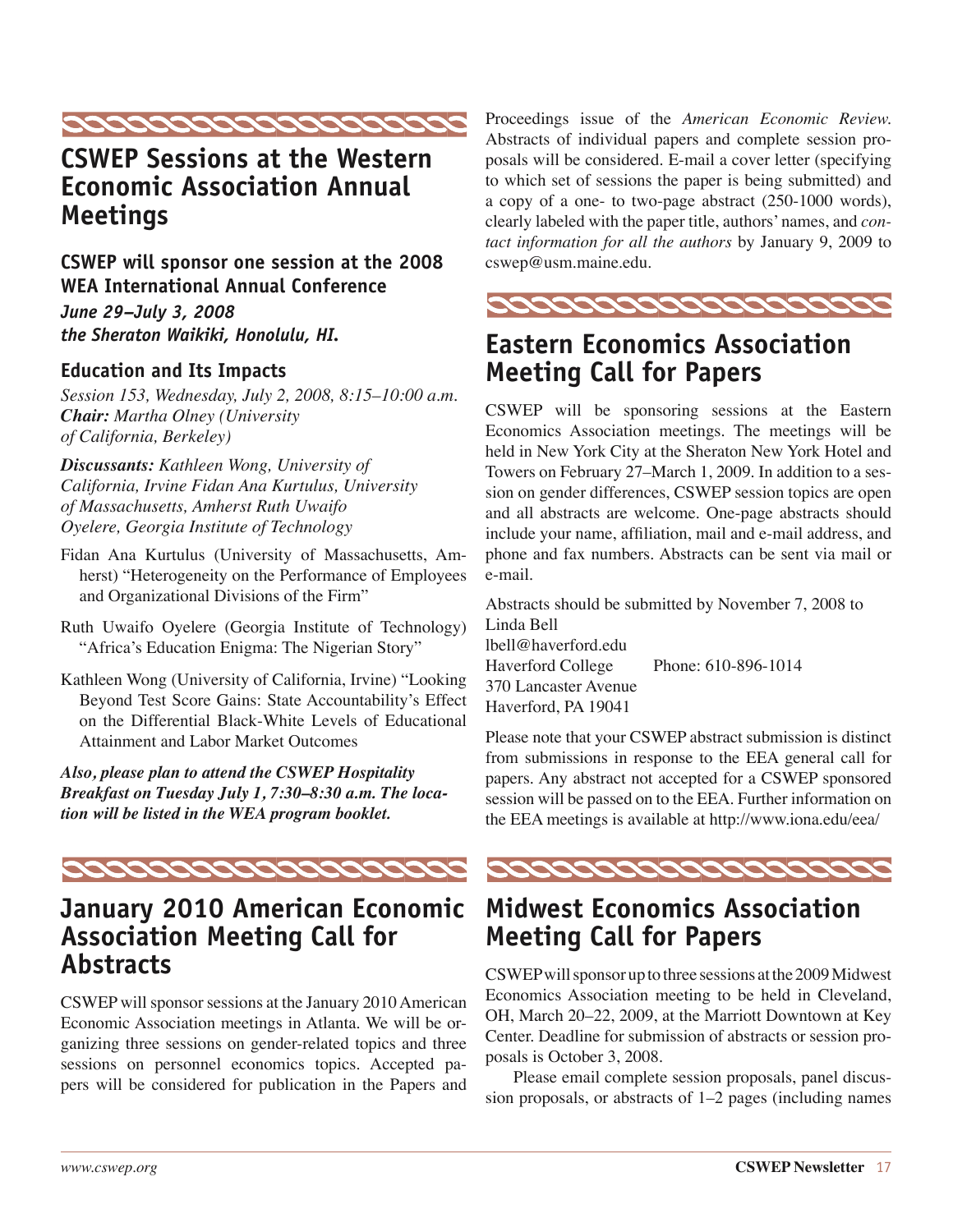of all authors with affiliations, email addresses, postal addresses and paper title) by October 3, 2008 to:

Anna Paulson, CSWEP Midwest Representative Economic Research, Federal Reserve Bank of Chicago E-mail: anna.paulson@chi.frb.org Phone: 312-322-2169



### **Announcements**

### **Nominations Sought for the 2008 Carolyn Shaw Bell Award**

The Carolyn Shaw Bell Award was created in January 1998 as part of the 25th Anniversary celebration of the founding of CSWEP. Carolyn Shaw Bell, the Katharine Coman Chair Professor Emerita of Wellesley College, was the first Chair of CSWEP. The Carolyn Shaw Bell Award ("Bell Award") is given annually to an individual who has furthered the status of women in the economics profession, through example, achievements, increasing our understanding of how women can advance in the economics profession, or mentoring others. All nominations should include a nomination letter, updated CV and two or more supporting letters, preferably at least one from a mentee.

Inquiries, nominations and donations may be sent to: Barbara Fraumeni, CSWEP Chair Muskie School of Public Service University of Southern Maine P.O. Box 9300 606 Law Building Portland, ME 04104-9300 cswep@usm.maine.edu. Closing date for nominations for the 2008 prize is September 15, 2008.

### **Nominations Sought for the 2008 Elaine Bennett Research Prize**

The Elaine Bennett Research Prize is awarded every other year to recognize, support, and encourage outstanding contributions by young women in the economics profession. The next award will be presented in January 2009.

The prize is made possible by contributions from William Zame and others, in memory of Elaine Bennett, who made significant contributions in economic theory and experimental economics and encouraged the work of young women in all areas of economics.

Nominees should be at the beginning of their career but have demonstrated exemplary research contributions in their field. Nominations should contain the candidate's CV, relevant publications, a letter of nomination and two supporting letters. The letters of the nomination and supporting letters should describe the candidate's research and its significance. Nominations will be judged by a committee appointed by CSWEP.

CSWEP represents women's points of views in the committee work of the American Economic Association (AEA), monitors the progress of women within the profession, and makes an annual report to the AEA on the status of women in economics. CSWEP associates are women and men in diverse professional environments—academia, government and business.

Inquiries, nominations and donations may be sent to: Barbara Fraumeni, CSWEP Chair Muskie School of Public Service University of Southern Maine P.O. Box 9300 606 Law Building Portland, ME 04104-9300 cswep@usm.maine.edu. The Next Nomination Deadline is September 15, 2008

### **For more information please visit our website www.cswep.org**

### **Already a CSWEP Associate? Consider joining the American Economic Association.**

**CSWEP is a subcommittee of the AEA, which subsidizes many of our activities. In addition to all the perks associated with AEA membership, part of your dues will help to support CSWEP-sponsored programs, like the mentoring program. To join, go to http://www.vanderbilt.edu/AEA.**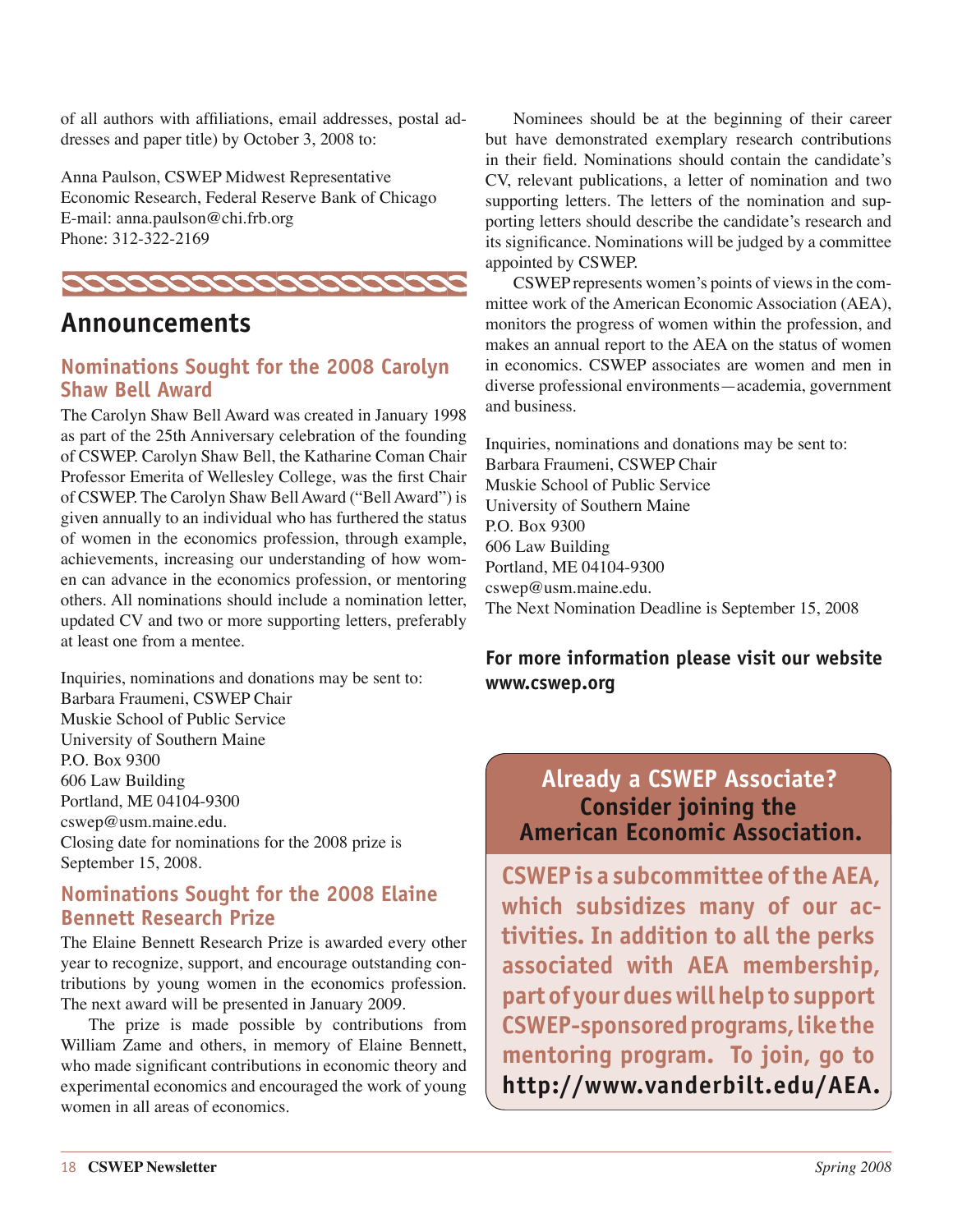### **BRAG BOX**

**"We need every day to herald some woman's achievements . . . go ahead and boast!" —Carolyn Shaw Bell**

**Anne P. Carter** and **Karen R. Polenske** were inducted as two of the first three Fellows at the 16th International Input-Output Association meetings in Istanbul, Turkey, in June 2007.

**Annamaria Lusardi** and **Olivia Mitchell** were awarded the 2007 Fidelity Research Institute Pyramid for best published applied research that addresses financial security in retirement.

**Sharon Megdal** was named the C.W. and Modene Neely Endowed Professor for Excellence in Agriculture and Life Sciences at the University of Arizona for her work on water policy. She also is the Director of the Water Resources Research Center at the University of Arizona.

**Michele Tertilt** was awarded an NSF Career Award for "Macroeconomic Implications of Gender Roles and Consumer Credit Markets: Using Quantitative Life-Cycle Models for Policy Analysis."



### **Committee on the Status of Women in the Economics Profession**

### **HOW TO RENEW/BECOME A CSWEP ASSOCIATE**

CSWEP is a subcommittee of the AEA, charged with addressing the status of women in the economics profession. It publishes a three-times-a-year newsletter that examines issues such as how to get papers published, how to get on the AEA program, how to network, working with graduate students, and family leave policies. CSWEP also organizes sessions at the annual meetings of the AEA and the regional economics associations, runs mentoring workshops, and publishes an annual report on the status of women in the economics profession.

CSWEP depends on the generosity of its associates to continue its activities. If you are already a CSWEP associate and have not sent in your donation for the current year (January 2008–December 2008) we urge you to renew your status. All donations are tax-deductible. If CSWEP is new to you, please visit our website, www.cswep.org to learn more about us. Students receive free complimentary CSWEP associate status. Just indicate your student status below.

Thank you!

If you wish to renew/become an associate of CSWEP you have two options:

### **OPTION 1: ONLINE PAYMENT BY CREDIT CARD**

Go to www.cswep.org/howto.htm and follow the "Online Payment by Credit Card" link. It's quick, convenient and secure. We accept Mastercard, Visa and American Express.

### **OPTION 2: MAIL**

If paying by check please send your donation by mail to CSWEP, c/o Joan Haworth, Ph.D.; 4901 Tower Court; Tallahassee, FL 32303 (Please make check payable to CSWEP). If you are a student, fill out the form below and send it to the address at the bottom of this form.

NAME: \_\_\_\_\_\_\_\_\_\_\_\_\_\_\_\_\_\_\_\_\_\_\_\_\_\_\_\_\_\_\_\_\_\_\_\_\_\_\_\_\_\_\_\_\_\_\_\_\_\_\_\_\_\_\_\_\_\_\_\_\_\_\_\_\_\_\_\_\_\_\_\_\_\_\_\_\_

MAILING ADDRESS:

CITY, STATE, ZIP: \_

**E-MAIL ADDRESS: E-MAIL ADDRESS: E-MAIL ADDRESS:** *Please supply this information* if you are willing to receive emails from us. It saves CSWEP money and is another way to support our activities.

### **NEWSLETTER PREFERENCE**

Would you prefer to receive your CSWEP Newsletter by email or U.S. Post? (please check a box below)

\_\_\_\_\_\_\_\_\_\_\_\_\_\_\_\_\_\_\_\_\_\_\_\_\_\_\_\_\_\_\_\_\_\_\_\_\_\_\_\_\_\_\_\_\_\_\_\_\_\_\_\_\_\_\_\_\_\_\_

 $\square$  EMAIL Email address if other than the one used for this mailing:

#### $\Box$ IIS Post

 $\square$  check here if currently an AEA member

 $\Box$  check here if currently a student Institution:

Expected graduation date:

I authorize CSWEP to release my contact information to other organizations that wish to share information of interest with CSWEP members.  $\Box$  yes  $\Box$  no

Donation Amount:  $\Box$  \$25.00 (associate level)  $\Box$  \$50.00  $\Box$  \$75.00  $\Box$  \$100.00  $\Box$  Other

If paying by check please send your donation to CSWEP, c/o Joan Haworth, Ph.D.; 4901 Tower Court; Tallahassee, FL 32303 (Please make check payable to CSWEP).

#### **Please visit our website www.cswep.org.**

To no longer receive mail from CSWEP, please email cswepmembers@ersgroup.com or write to the address provided above.